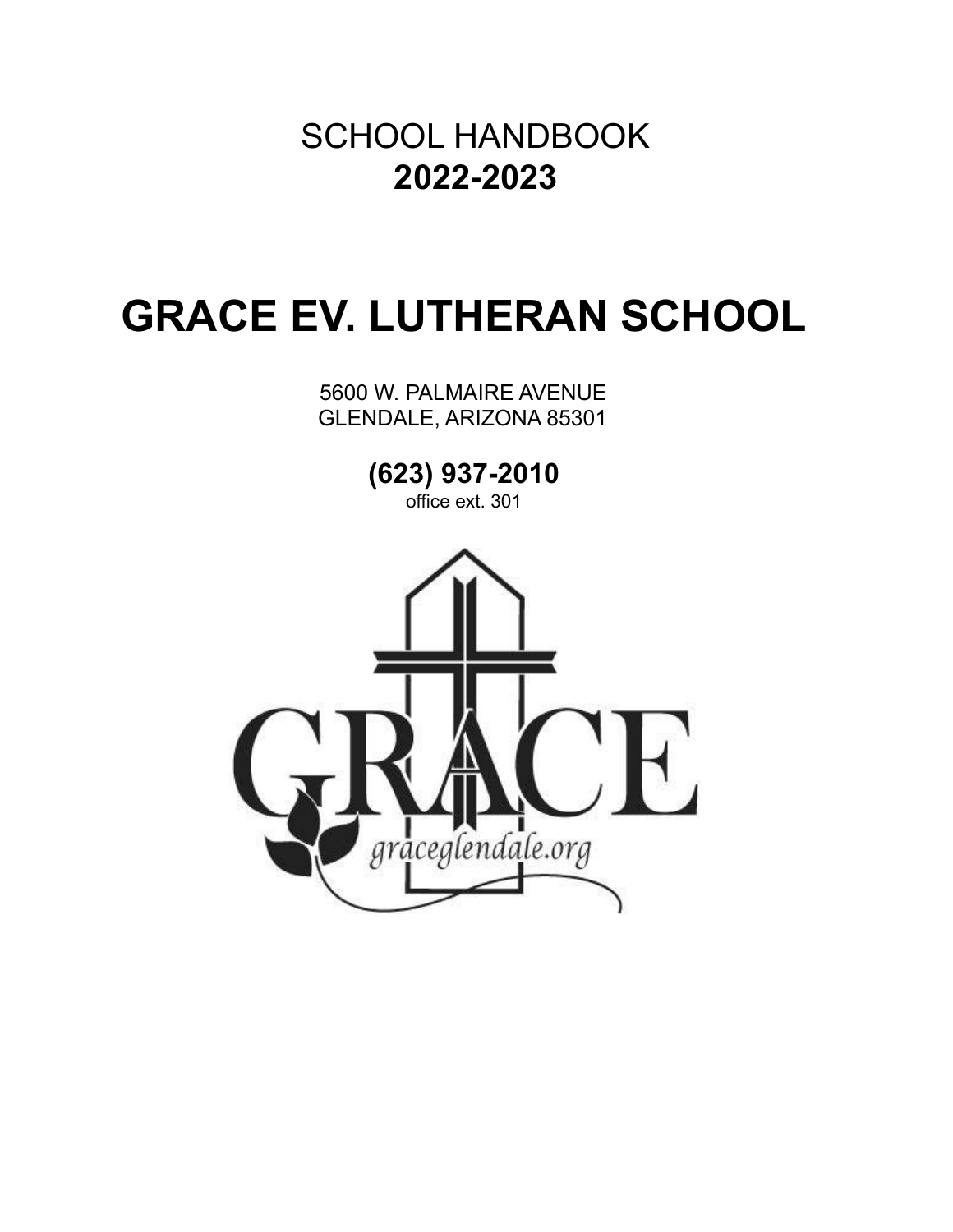# **FACULTY**

| <b>Principal &amp; Upper Grades</b> | ext. 302 | Mr. Joel Walker           |
|-------------------------------------|----------|---------------------------|
| <b>Preschool Director</b>           | ext. 319 | Mrs. Shawna Tech          |
| <b>Preschool Teacher</b>            | ext. 319 | Mrs. Tanya Walker         |
| Kindergarten                        | ext. 308 | <b>Miss Michael Wilde</b> |
| Grades 1/2                          | ext. 316 | Mrs. Kris Groth           |
| Grades 3/4                          | ext. 315 | Mr. E. John Fredrich      |
| Grades 5/6                          | ext. 323 | Mrs. Kim Buchholz         |
| Grades 7/8                          | ext. 312 | Mr. Terrance Greening     |
| <b>Student Services</b>             | ext. 313 | Mrs. Brenda Wagenknecht   |
| <b>Student Services</b>             | ext. 313 | Mrs. Rebekah Frear        |
| Web Site: www.graceglendale.org     |          |                           |
| e-mail:school@graceglendale.org     |          |                           |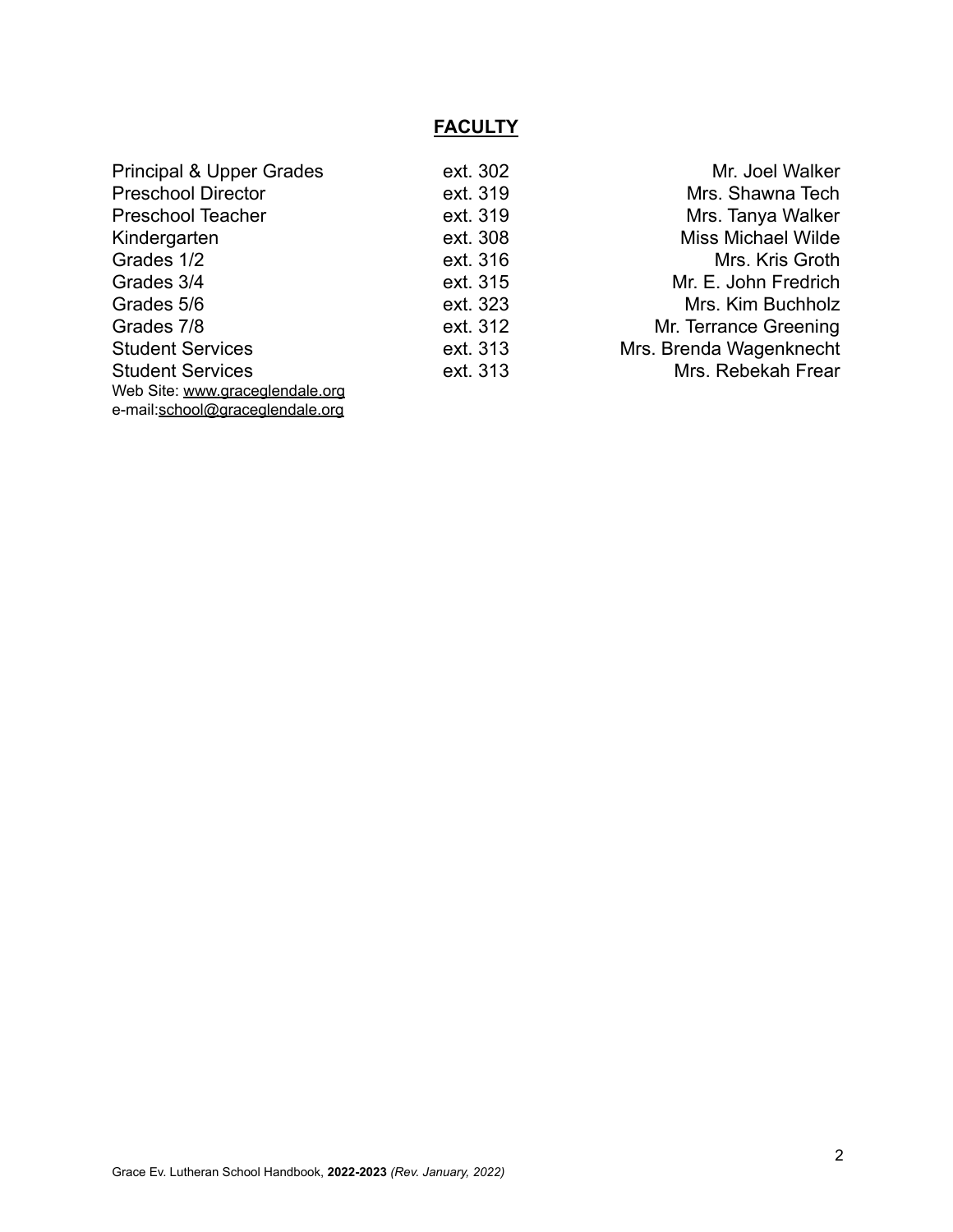# **Table of Contents**

| PHILOSOPHY OF EDUCATION                                                                             | 5                |
|-----------------------------------------------------------------------------------------------------|------------------|
| <b>WHO WE ARE</b>                                                                                   | $\frac{5}{7}$    |
| <b>GRACE EV. LUTHERAN CHURCH MISSION STATEMENT</b>                                                  |                  |
| GRACE EV. LUTHERAN SCHOOL MISSION/VISION/OBJECTIVES                                                 | $\overline{7}$   |
| <b>MISSION STATEMENT</b>                                                                            | $\overline{7}$   |
| <b>VISION STATEMENT</b>                                                                             | $\overline{7}$   |
| OBJECTIVES OF OUR CHRISTIAN, HIGH-QUALITY EDUCATION                                                 | $\overline{7}$   |
| The Purpose of Grace's School is                                                                    | $\overline{7}$   |
| Curriculum                                                                                          | 8                |
| For a complete list of the curriculum visit: http://www.graceglendale.org/school/enroll/curriculum/ |                  |
| <b>CHRISTIAN LIFE</b>                                                                               | 8                |
| <b>CHRISTIAN LIFE</b>                                                                               | $\boldsymbol{9}$ |
| CHURCH & SUNDAY SCHOOL ATTENDANCE:                                                                  | $\boldsymbol{9}$ |
| SCHOOL DISCIPLINE PROCEDURES:                                                                       | $\overline{9}$   |
| <b>GUIDE FOR DISCIPLINARY ACTION</b>                                                                | 10               |
| NOTIFICATION - PROBATION - DETENTION - SUSPENSION - EXPULSION PROCEDURES                            | 10               |
| <b>Notification Procedure</b>                                                                       | 10               |
| <b>Probation Procedure</b>                                                                          | 10               |
| <b>Detention Procedure</b>                                                                          | 10               |
| <b>Suspension Procedure</b>                                                                         | 11               |
| <b>Expulsion Procedure</b>                                                                          | 11               |
| PROCEDURE TO BE FOLLOWED CONCERNING COMPLAINTS                                                      | 11               |
| <b>DRESS CODE</b>                                                                                   | 12               |
| <b>Dress Code Standards</b>                                                                         | 12               |
| <b>After-School Activities</b>                                                                      | 13               |
| <b>Graduation and Special Services</b>                                                              | 13               |
| <b>GUM</b>                                                                                          | 13               |
| <b>ILLEGAL DRUGS</b>                                                                                | 13               |
| <b>VERBAL/WRITTEN THREATS</b>                                                                       | 13               |
| <b>WEAPONS</b>                                                                                      | 13               |
| <b>ADMINISTRATION</b>                                                                               | 13               |
| <b>ENROLLMENT POLICY</b>                                                                            | 13               |
| <b>ATTENDANCE</b>                                                                                   | 14               |
| <b>BIRTH CERTIFICATE</b>                                                                            | 15               |
| <b>HONOR ROLL</b>                                                                                   | 15               |
| <b>GRADING SCALE</b>                                                                                | 15               |
| LEAVING SCHOOL GROUNDS                                                                              | 15               |
| <b>MEDICINE</b>                                                                                     | 15               |
| PARENT-TEACHER CONFERENCES                                                                          | 16               |
| PRIVATE SCHOOL AFFIDAVIT OF INTENT                                                                  | 16               |
| CELL PHONES AND OTHER ELECTRONIC DEVICES                                                            | 16               |
| <b>REGISTRATION REQUIREMENTS</b>                                                                    | 16               |
| <b>VISITATION DAYS</b>                                                                              | 16               |
| <b>SCHOOL HOURS</b>                                                                                 | 16               |
| <b>SCHOOL SUPPLIES</b>                                                                              | 17               |
| <b>TESTING PROGRAMS</b>                                                                             | 17               |
| SUPPLEMENTARY EDUCATIONAL OPPORTUNITIES                                                             | 17               |
| <b>COMPUTER ACCESS</b>                                                                              | 17               |
| <b>FIELD TRIPS</b>                                                                                  | 17               |
| <b>ENRICHMENT</b>                                                                                   | 17               |
| EXTRACURRICULAR ACTIVITIES                                                                          | 17               |
| <b>ELIGIBILITY</b>                                                                                  | 17               |
| <b>JUNIOR CHOIR</b>                                                                                 | 17               |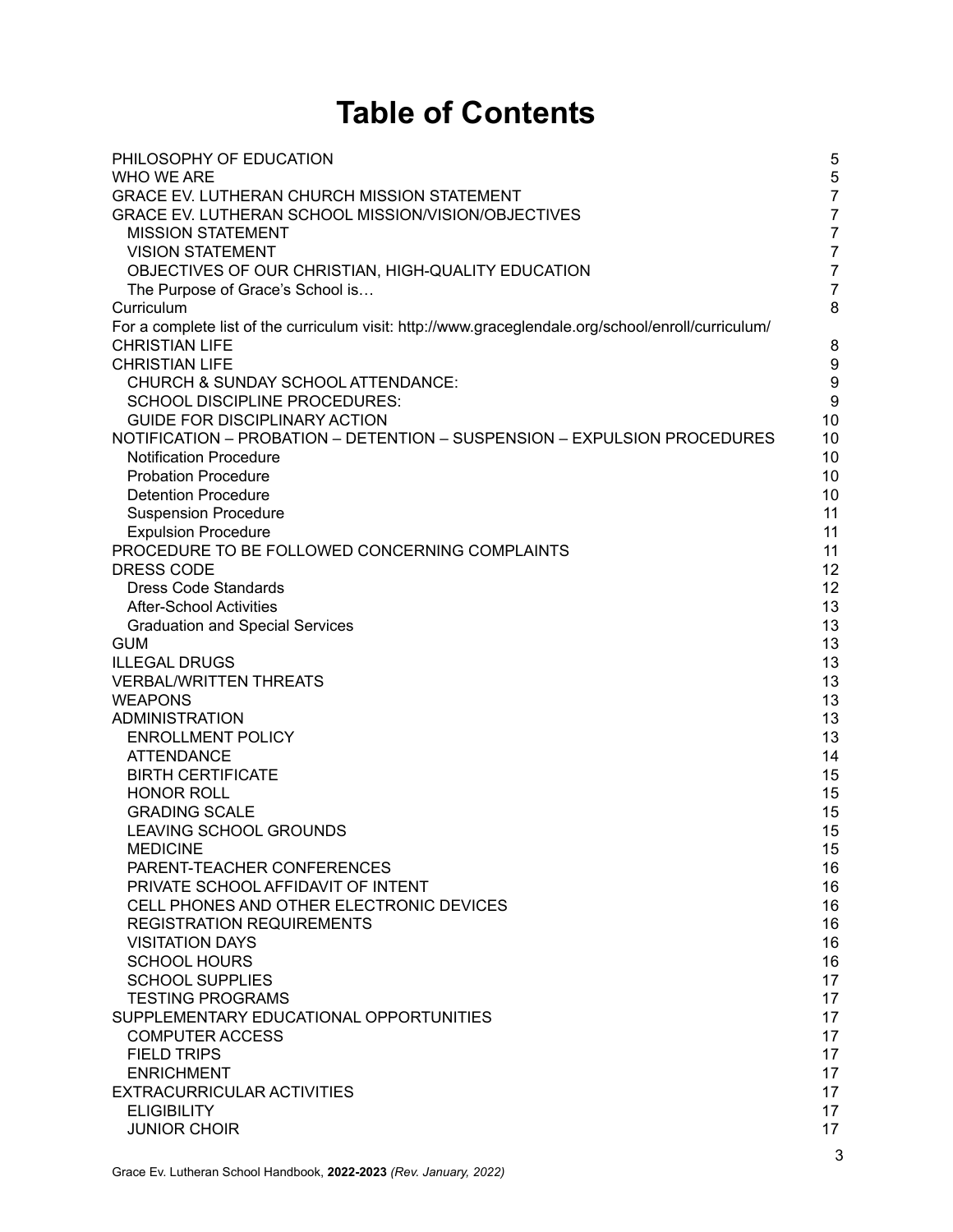| <b>JUNIOR HANDBELLS</b>                     | 17  |
|---------------------------------------------|-----|
| <b>SCHOOL BAND</b>                          | 17  |
| DRAMA PROGRAM                               | 17  |
| <b>SCHOOL ATHLETICS</b>                     | 18  |
| FIRST LEGO <sup>®</sup> LEAGUE (FLL)        | 18  |
| <b>FINANCES</b>                             | 18  |
| <b>EXTENDED CARE</b>                        | 18  |
| LUNCH <sup>*</sup>                          | 18  |
| <b>SCHOOL BAND COSTS</b>                    | 18  |
| <b>SPORTS FEE</b>                           | 18  |
| <b>TUITION RATES - 2019-2020</b>            | 18  |
| TUITION AND FEE COLLECTION POLICY           | 18  |
| Withdrawal of a Child with a Balance Due    | 19  |
| Re-enrollment with a Balance Due            | 19  |
| TUITION ASSISTANCE APPLICATIONS             | 19  |
| ADDITIONAL BOOK FEES                        | 19  |
| <b>RETURNED CHECK FEES</b>                  | 20  |
| PUPIL SAFETY AND HEALTH                     | 20  |
| <b>CLOSED CAMPUS</b>                        | 20  |
| NO PARKING ZONE                             | 20  |
| DROPPING OFF AND PICKING UP STUDENTS        | 20  |
| AFTER SCHOOL                                | 20  |
| <b>SCHOOL INSURANCE</b>                     | 20  |
| TRANSPORTING STUDENTS FOR SCHOOL ACTIVITIES | 20  |
| <b>CONTAGIOUS ILLNESSES</b>                 | 21  |
| PARENTS' and STUDENTS' RIGHTS               | 21  |
| 2020-2021 Calendar                          | 23  |
| <b>CAMPUS MAP</b>                           | 234 |
| <b>SCHOOL BOARD 2018-2019</b>               | 25  |
| <b>FACULTY EMAIL ADDRESSES</b>              | 25  |
| <b>STAFF</b>                                | 25  |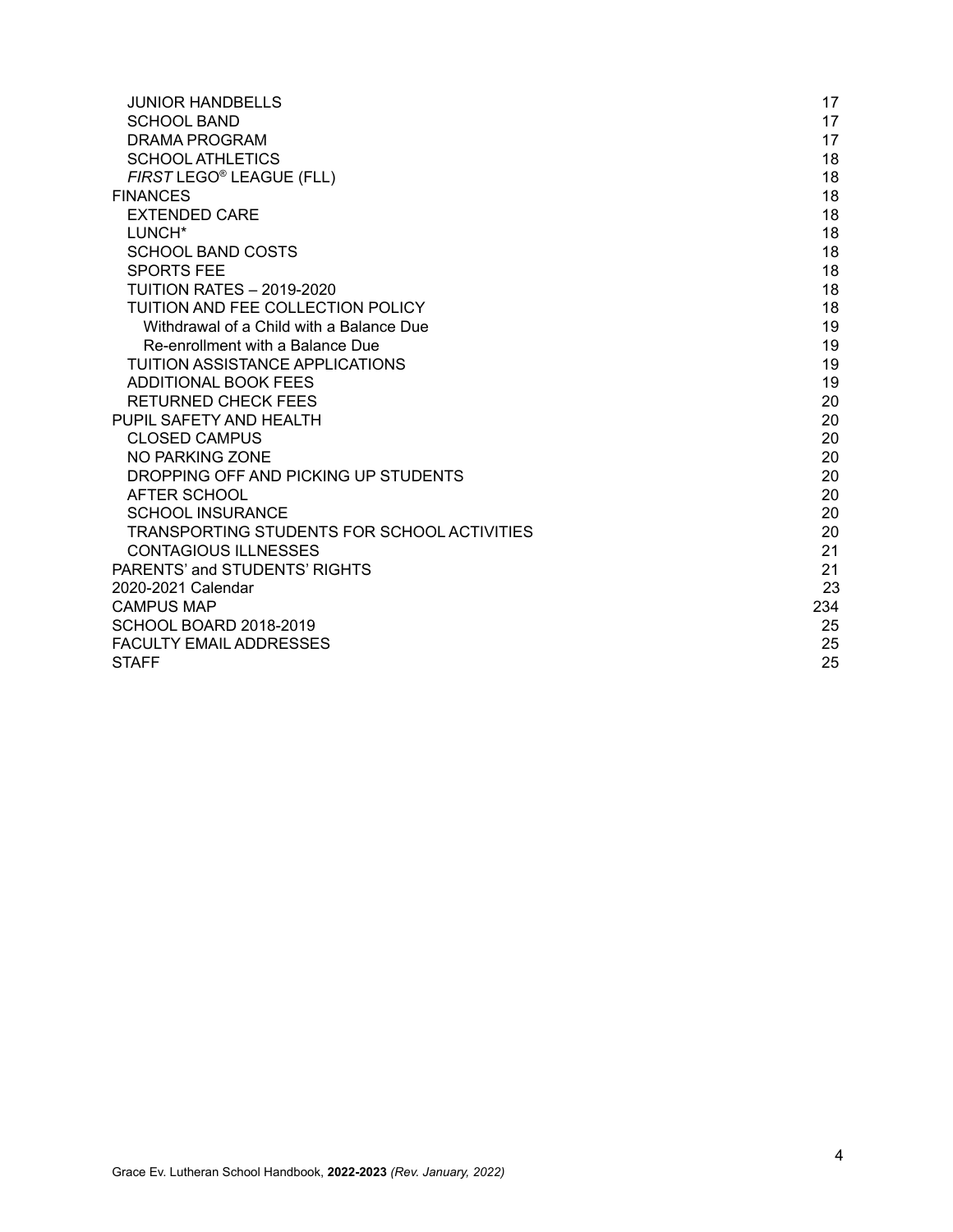#### **PHILOSOPHY OF EDUCATION**

<span id="page-4-0"></span>True Christian education seeks to educate the whole child. Thus, a Christian education which seeks to instruct the mind only, and omits the eternal soul of the child, is not only seriously lacking, but is not a "true" education. By birth and nature, all are sinful and are lost forever and cannot do anything to gain eternal salvation. Our only hope is the joyful news of the Gospel that Jesus Christ suffered, died, and rose again to pay the price for all people's sins. This assures all people of the free gift of eternal life in heaven and a richer, fuller life in His love here on earth. This message is only believed and comprehended through the Holy Spirit working in the means of Grace: in the Bible and the Sacraments of Holy Baptism and the Lord's Supper.

Our Lutheran elementary school seeks to work alongside families in bringing Christian education to children. As a school, we dare not take the place of the family; but instead, we assist and work with the parents or guardians in helping these students with their walk of faith. We must work together as a unique team in raising children.

#### **WHO WE ARE**

<span id="page-4-1"></span>Grace Ev. Lutheran School is a ministry of Grace Ev. Lutheran Church, and we are a member of the Wisconsin Evangelical Lutheran Synod (WELS).

Our school was established in 1927 to offer a Christian education to our members' children. We also strive to give the gospel message to others and include them in a Christ-centered education. We teach that Jesus Christ, true God and true Man, was crucified and died to make full payment for our sins. Some of our basic beliefs as noted in our congregation's constitution are as follows:

- We confess the divinely-inspired canonical books of the Bible as the only source and basis of our faith and doctrine. Grace Evangelical Lutheran Congregation agrees to be guided in the interpretation of the Bible by the *Book of Concord*, 1580.
- We believe the Bible to be not only inspired but also infallible and error-free and "is useful for teaching, rebuking, correcting and training in righteousness" (2 Timothy 3:15-17).
- This congregation accepts and confesses the following Symbols and/or Statements of Faith of the *Book of Concord* of 1580 as true statements of Scriptural Doctrine: The Apostles' Creed, The Nicene Creed, and The Athanasian Creed, as well as the *original Book of Concord*.
- This congregation accepts and confesses these symbolical books without reservation, not insofar as they are the Word of God, but because they are the presentation and explanation of the pure doctrine of the Word of God and summary of the Christian faith held by this Evangelical Lutheran Church.
- We believe that God wonderfully and immutably creates each person as male and female, and that these two distinct, complementary genders together reflect the image of and nature of God.
- We believe that God created marriage to be exclusively the union of one man and one woman, and that intimate sexual activity is to occur exclusively within that union.
- We believe that all human life is sacred and created by God in His image. Human life is of inestimable worth in all its dimensions, including pre-born babies, the aged, the physically or mentally challenged, and every other stage or condition from conception through natural death. We are therefore called to defend, protect, and value all human life. (Ps 139.)
- No doctrine shall be taught or tolerated in this congregation which is in any way at variance with the Holy Scriptures and these Symbols.
- All controversies which may arise in this congregation shall be decided according to this article and in accordance to the Holy Scriptures.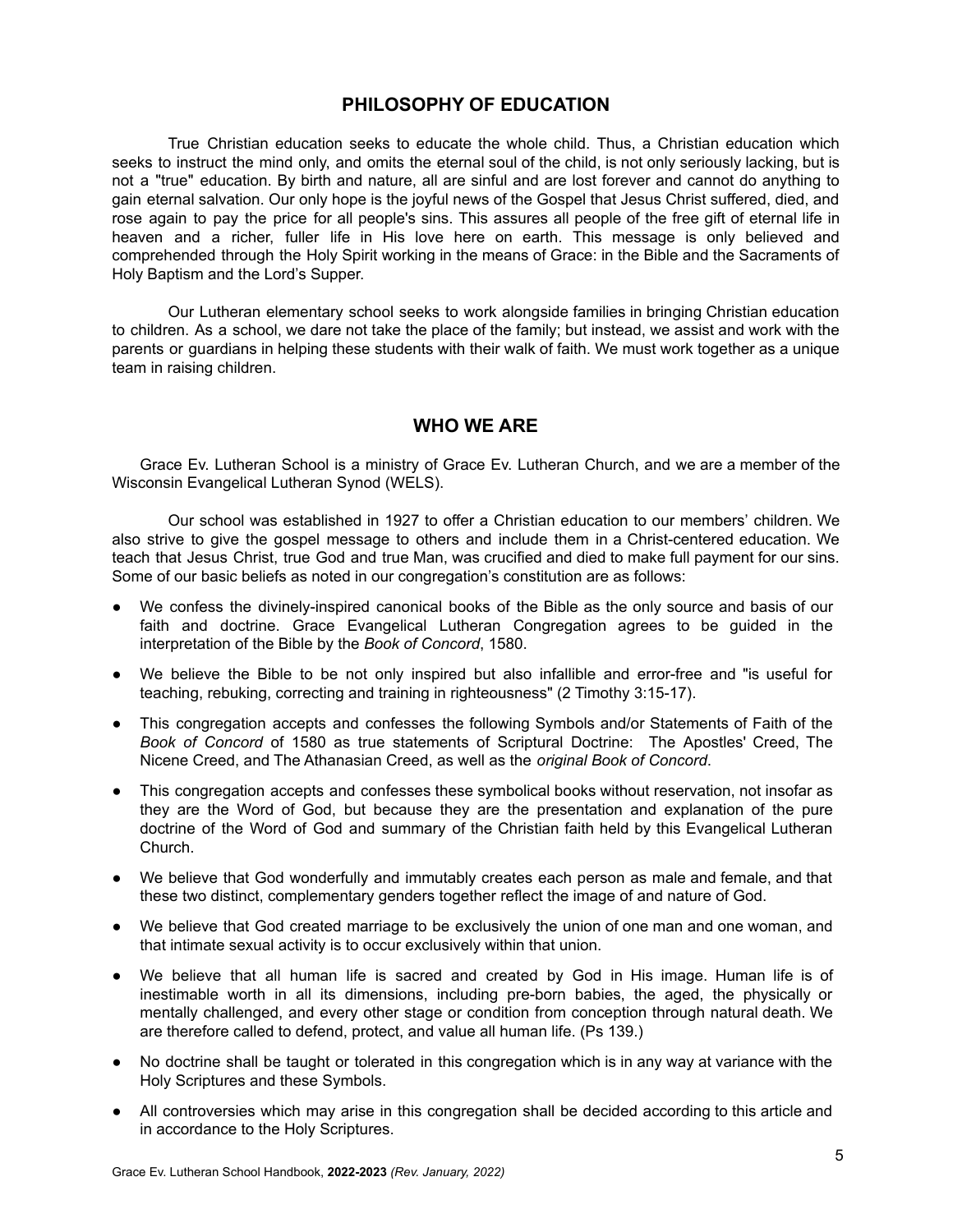For more information regarding the teachings of the Wisconsin Evangelical Lutheran Synod (WELS), please meet with one of our pastors or visit our WELS website at [www.wels.net](http://www.wels.net).

#### **Final Authority for Matters of Belief and Conduct**

The statement of faith does not exhaust the extent of our beliefs. The Bible itself, as the inspired and infallible Word of God that speaks with final authority concerning truth, morality, and the proper conduct of mankind, is the sole and final source of all that we believe. For purposes of faith, doctrine, practice, policy, and discipline, our Church Council, advised by the Pastors, is the final interpretive authority on the Bible's meaning and application.

#### DISCLAIMER:

This handbook does not serve to contractually bind Grace Ev. Lutheran School in any way. This handbook is subject to change without notice by the school's governing body.GRACE EV. LUTHERAN CHURCH MISSION STATEMENT

**Mission Statement:** We exist to give glory to God for his undeserved love in Jesus by growing in faith, serving each other, and sharing God's Word.

- Ephesians 2:8-9: For it is by grace you have been saved, through faith and this not from yourselves, it is the gift of God – not by works, so that no one can boast.
- 1 Corinthians 10:31: So whether you eat or drink or whatever you do, do it all for the glory of God.
- 2 Peter 3:18: But grow in the grace and knowledge of our Lord and Savior Jesus Christ. To him be glory both now and forever! Amen.
- Galatians 5:13: Serve one another in love.
- <span id="page-5-0"></span>Mark 16:15: He said to them, "Go into all the world and preach the good news to all creation."

# **GRACE EV. LUTHERAN SCHOOL MISSION/VISION/OBJECTIVES**

#### <span id="page-5-1"></span>**MISSION STATEMENT**

Grace Ev. Lutheran School is dedicated to partnering with parents to make disciples of Jesus Christ, equipped for life and for eternity by providing a Christ-centered, high-quality education.

#### <span id="page-5-2"></span>**VISION STATEMENT**

Grace Ev. Lutheran School will teach our students that their earthly lives and their eternal futures are safe in the hands of their Savior, Jesus Christ. We will accomplish this while providing a safe, supportive, and loving Christian environment where teaching and learning is embraced. Our students will graduate well prepared to be actively involved in their church, home, school, and community. We will seek to nurture the faith of those who know their Savior and reach out with his love to those who don't.

#### <span id="page-5-3"></span>**OBJECTIVES OF OUR CHRISTIAN, HIGH-QUALITY EDUCATION**

- Motivate students by using the gospel of Jesus Christ
- Develop students' God-given talents to be used to the glory of God
- Train each child to live a Christian life of love and self-discipline which comes from proper use of the law and gospel
- Prepare our students to be witnesses of their Savior Jesus
- Teach and prepare our students to be outstanding, productive citizens
- Seek to use our school as an outreach tool for Grace Ev. Lutheran Church
- Equip each student with the tools needed to succeed in high school and beyond by teaching the following:
	- o Using deeper thinking skill strategies throughout each school day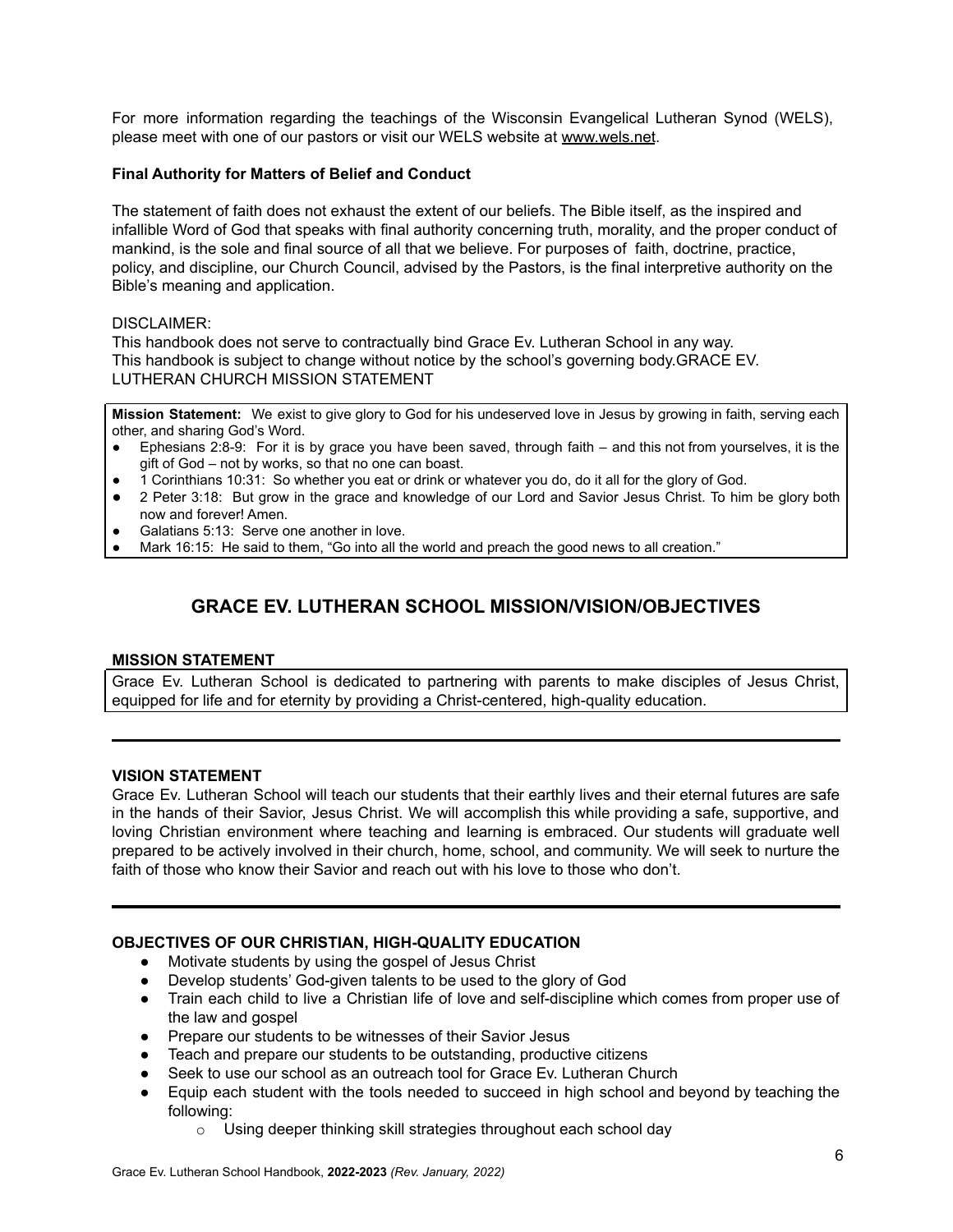- o Enabling our students in proper use of technological resources
- o Effectively practicing oral and written communication skills
- o Encouraging our students to develop study strategies and organizational skills
- o For a complete listing of our curriculum for each grade level visit graceglendale.org\school\curriculum.

#### <span id="page-6-0"></span>**The Purpose of Grace's School is…**

…to serve the church by nurturing the spiritual and educational needs of the children of Grace Ev. Lutheran Church and other WELS congregations, as well as actively reaching out to our community in general, all in the light of the saving work of Jesus Christ.

- I. Making Disciples means:
	- A. using the law to show a need for a Savior (Rom 3:22-23);
	- B. teaching students "the one thing needful," (Luke 10:42), the gospel of Jesus Christ;
	- C. training students to be WELS Christians in word and deed (Eph. 4:11-12) by the Holy Spirit working (1 Cor. 2:14) through the means of Grace (the Gospel in Word and Sacrament); and
	- D. beginning a lifelong process of spiritual growth in faith and life that we pray will continue throughout their lives. (1 Corinthians 3:1-2; 1 Peter 2:2-3; Hebrews 5:11-6:1).

Romans 3:22-23 *There is no difference, for all have sinned and fall short of the glory of God. (NIV)*

- Luke 10:42 but only one thing is needed. Mary has chosen what is better, and it will not be taken away *from her." (NIV)*
- Ephesians 4:11-12 *It was he who gave some to be apostles, some to be prophets, some to be evangelists, and some to be pastors and teachers, to prepare God's people for works of service, so that the body of Christ may be built up (NIV)*
- 1 Corinthians 2:14 The man without the Spirit does not accept the things that come from the Spirit of God, *for they are foolishness to him, and he cannot understand them, because they are spiritually discerned*. *(NIV)*
- 1 Corinthians 3:1-2 Brothers, I could not address you as spiritual but as worldly -- mere infants in Christ. I gave you milk, not solid food, for you were not yet ready for it. Indeed, you are still not ready.
- 1 Peter 2:2-3 *Like newborn babies, crave pure spiritual milk, so that by it you may grow up in your salvation, now that you have tasted that the Lord is good. (NIV)*
- Hebrews 5:11-6:1 We have much to say about this, but it is hard to explain because you are slow to learn. In fact, though by this time you ought to be teachers, you need someone to teach you the elementary truths of God's word all over again. You need milk, not solid food! Anyone who lives on milk, being still *an infant, is not acquainted with the teaching about righteousness. But solid food is for the mature, who by constant use have trained themselves to distinguish good from evil. Therefore let us leave the elementary teachings about Christ and go on to maturity, not laying again the foundation of repentance from acts that lead to death, and of faith in God, (NIV)*
- II. Serving the educational needs of the children means:
	- A. Instructing students in the academic teachings of this world subject to the truth of the holy Scriptures (Romans 11:33-36, 1 Corinthian 1:25, 1 Corinthians 1:18).

Romans 11:33-36 *Oh, the depth of the riches of the wisdom and knowledge of God! How unsearchable* his judgments, and his paths beyond tracing out! "Who has known the mind of the Lord? Or who has *been his counselor?" "Who has ever given to God, that God should repay him?" For from him and through him and to him are all things. To him be the glory forever! Amen.* (NIV)

1 Corinthians 1:25 *For the foolishness of God is wiser than man's wisdom, and the weakness of God is stronger than man's strength.* (NIV)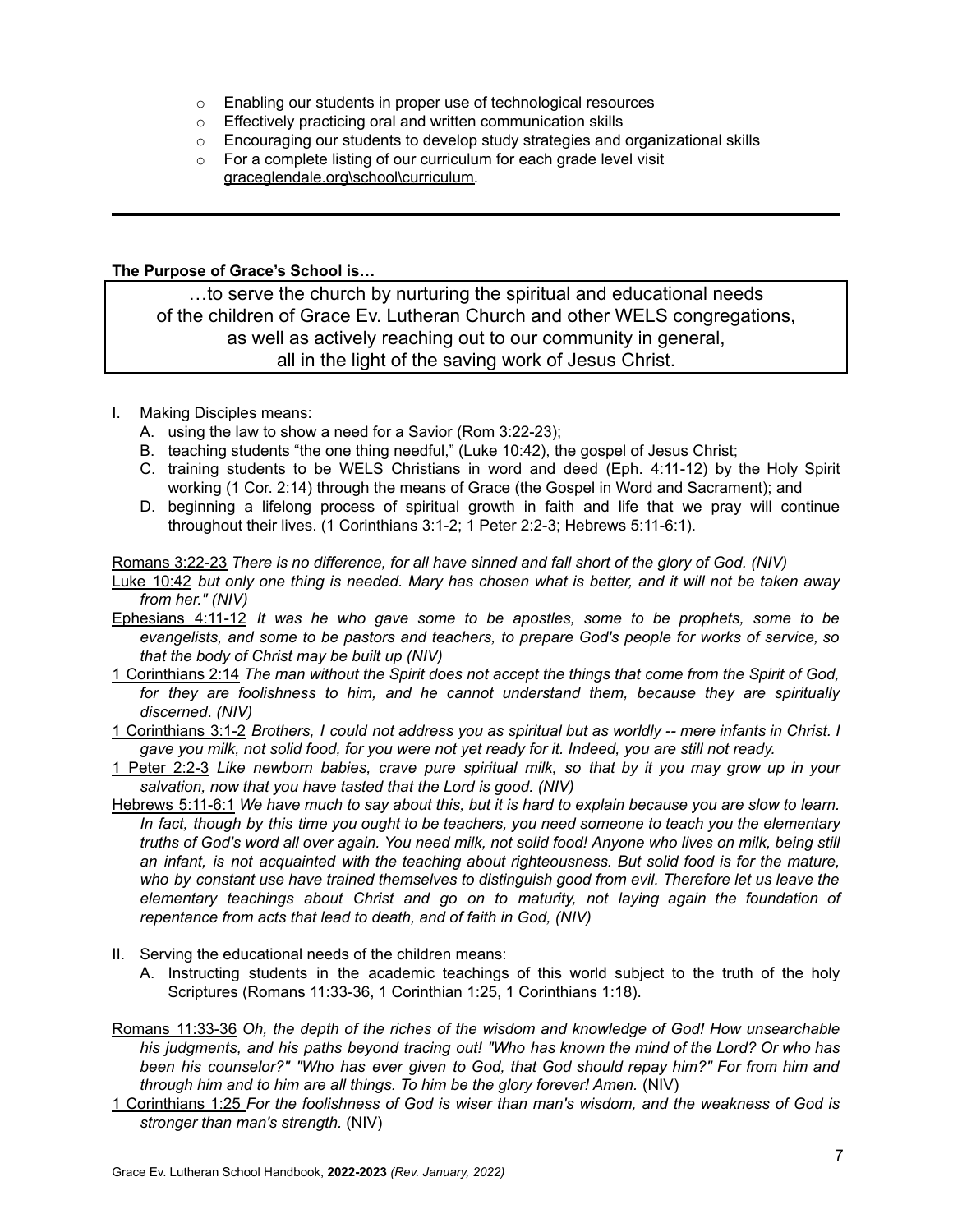<span id="page-7-0"></span>1 Corinthians 1:18 *For the message of the cross is foolishness to those who are perishing, but to us who are being saved it is the power of God.* (NIV)

#### **Curriculum**

## For a complete list of the curriculum visit: <http://www.graceglendale.org/school/enroll/curriculum/>

#### **CHRISTIAN LIFE**

#### <span id="page-7-2"></span><span id="page-7-1"></span>**CHURCH & SUNDAY SCHOOL ATTENDANCE:**

Regular public worship is indeed important. God tells us in Hebrews 10:25, "Let us not give up meeting together…but let us encourage one another." As we expect growth in the academic development of our students, so too we expect the students to grow spiritually. This can be done only through the gospel.

The Lord, and thus our school, expects parents to bring their children to worship opportunities on a regular basis. Church attendance is an important part of the lives of our children. Parents can set a good example for their children by bringing them to church and by attending divine services with them. Those who are members of another congregation may certainly have their children attend their own place of worship. Church attendance is taken throughout the school year and is reported regularly to the School Board.

Because a confirmation vow is one of the most important promises a person makes to the Lord, and because our Savior calls upon us to faithfully worship him, it is expected that those preparing for confirmation will be faithful in their church and Sunday School attendance. Confirmands will receive further information about this from the pastors.

We also strongly encourage all students and their parents to attend Sunday School on Sunday morning. Attendance at our Lutheran Elementary School (LES) is considered in addition to, not a replacement for, normal Sunday morning Bible Study. Sunday School lessons are rarely the same as what is taught in the LES. Church and Sunday School attendance is taken each week. Regular Sunday School attendance helps lead to a good habit of attending Bible class following confirmation through adulthood.

When students attend a Pioneers campout, or other similar sponsored activity, we hold a service with the students. This counts as a "yes" to both church attendance and Sunday School attendance.

#### <span id="page-7-3"></span>**SCHOOL DISCIPLINE PROCEDURES:**

Our Father in heaven, showing His great love for all mankind, sent His Son to this earth. His Son, our Lord and Savior Jesus Christ, willingly gave His life so that we might have salvation. Out of love for our Savior and out of love for your child's welfare, we pray that a spirit of cooperation will exist between home and school.

Cooperation between parents and teachers is especially important in the area of discipline. With proper discipline procedures in place and understood by all, you as parents can be assured that your children will be in an atmosphere that is both pleasing to you and to our Lord.

Teachers are to have clear expectations for their students. The correct application of Law and Gospel, sin and grace, and love and forgiveness will motivate the teachers in dealing with the students. If you haven't already done so, you are encouraged to discuss your child's classroom discipline plan with his/her teacher.

Our God, speaking through inspired Scripture, requires appropriate discipline of his children. There are many statements and examples to this effect:

*Do not withhold discipline from a child.* (Proverbs 23:13) *He who loves [his child] is careful to discipline him*. (Proverbs 13:24)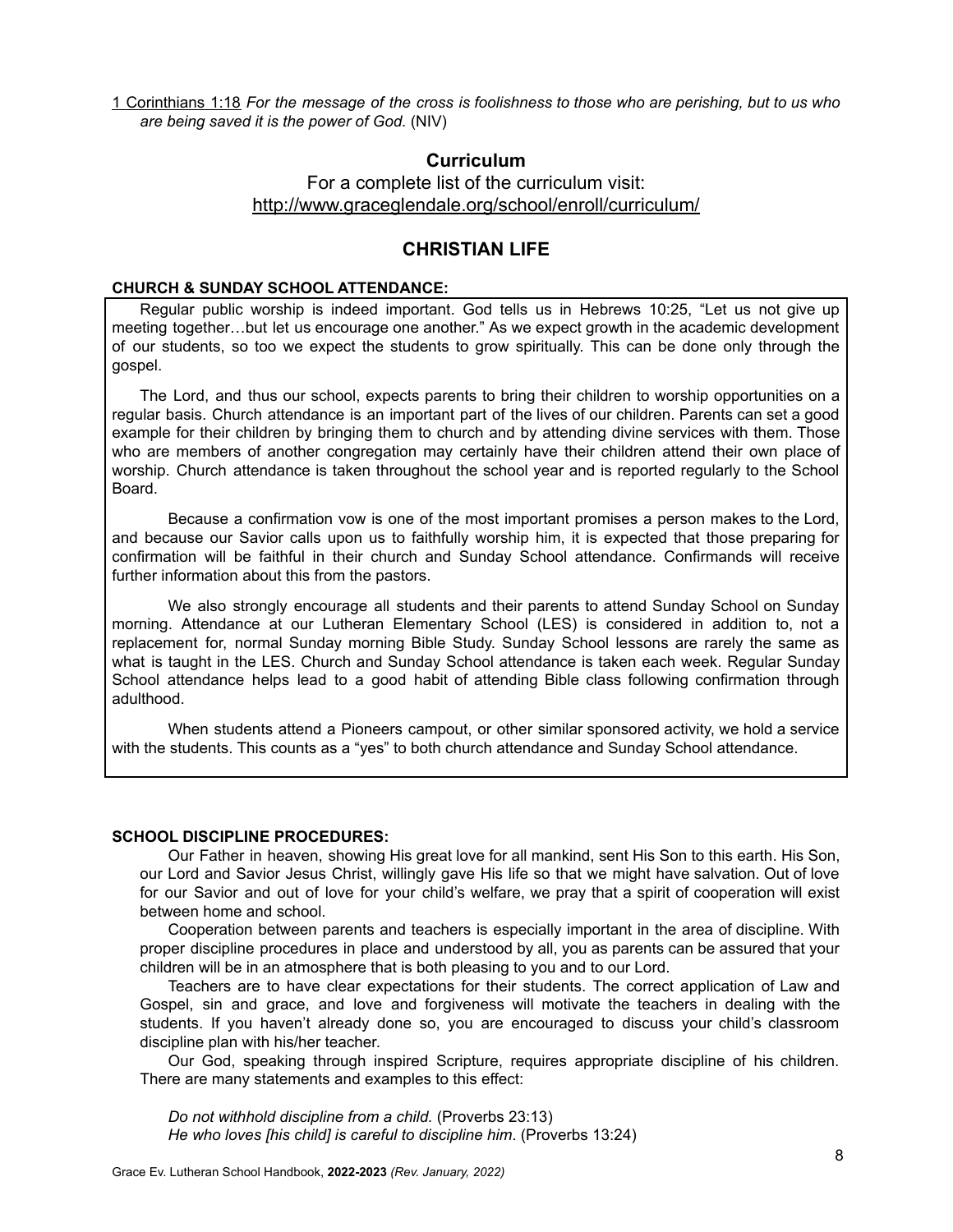#### *Obey your leaders and submit to their authority. They keep watch over you as men who must give* an account. Obey them so that their work will be a joy, not a burden, for that would be of no *advantage to you.* (Hebrews 13:17)

Our school, based upon the Word of God, also requires that our faculty and parents provide and support appropriate discipline. All Called workers are required to correctly apply both law and gospel in their daily interactions with the children. Each Grace faculty member has received and accepted a Call that in part states…

In extending this call to you we solemnly charge you...to maintain Christian discipline in the school...

Furthermore, the congregation, and you as school parents, have vowed…

On our part we solemnly promise…

- A. To support your work among us with our prayers and personal assistance; and
- B. To aid you in maintaining the proper Christian discipline…

Teachers are to be obeyed and respected as the representatives of God as shown in the Fourth Commandment, where He requires respect for all in authority. Parents should also expect the Called workers to show respect to them and their children. Bearing this in mind, parents should not attempt to excuse their children from conforming to any of the rules of our school.

We plead that parents refrain from standing in judgment over the disciplinary actions of the school in front of their children. If any misunderstanding or problems should arise in regard to discipline, we expect that parents will discuss them with the teachers in a manner that is pleasing to the Lord, following Matthew 18.

The following is our core beliefs that tie into our school's mission statement and objectives:

#### <span id="page-8-0"></span>**GUIDE FOR DISCIPLINARY ACTION**

- 1. Serve our Lord and Savior Jesus Christ in all we think, say, and do.
- 2. The faculty will use Law (correction) and Gospel (forgiveness) as the primary tool to address all discipline issues.
- 3. Every attempt will be made to maintain the dignity of each student, parent, and teacher.
- 4. Students will be guided in finding God-pleasing solutions to their problems and are expected to do so without creating problems for anyone else.
- 5. Students will be given opportunities to make age-appropriate decisions and to show a willingness to live with the consequences of those decisions.
- 6. Students are encouraged to request a conference with their teacher (or the principal) whenever consequences appear to be unfair.

### <span id="page-8-1"></span>**NOTIFICATION – PROBATION – DETENTION – SUSPENSION – EXPULSION PROCEDURES**

#### <span id="page-8-2"></span>**Notification Procedure**

In the event of difficulties, the teacher will inform the parents of inappropriate behavior or lack of schoolwork satisfactorily completed.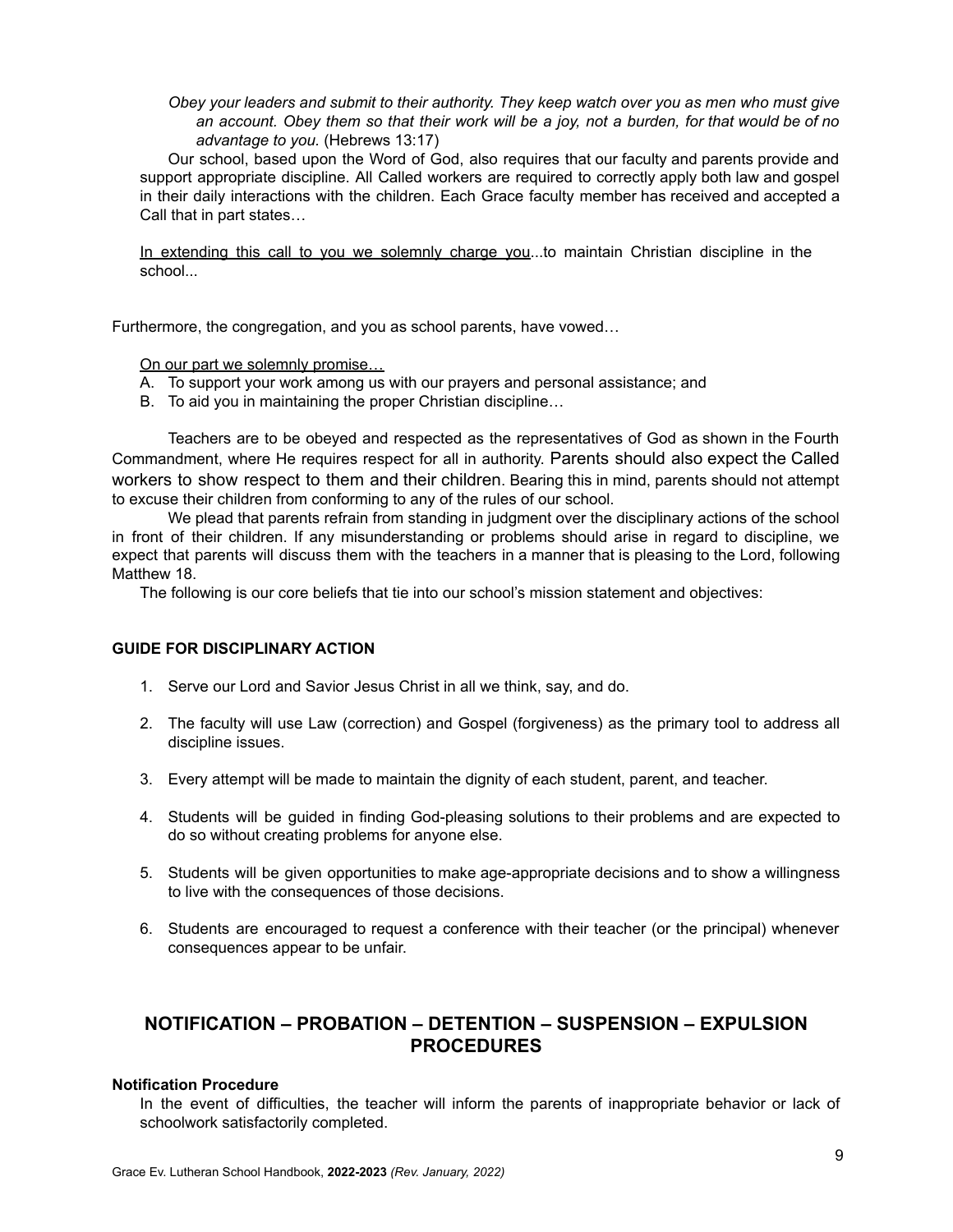#### <span id="page-9-0"></span>**Probation Procedure**

- 1. Students may be placed on probation due to either poor academic performance or poor classroom behavior. The principal will inform the parents concerning the conditions of probation.
- 2. If during the period of probation the desired results are not evident in the child, suspension procedures will take place.
- 3. If a problem of a serious nature arises, probation procedures will be set aside and suspension procedures will begin.

#### <span id="page-9-1"></span>**Detention Procedure**

- 1. Similar to probation, Students may receive detention due to either poor academic performance or poor classroom behavior.
- 2. The principal will be the final authority on whether or not a detention will be given.
- <span id="page-9-2"></span>3. The principal may issue a suspension if a student receives five or more detentions in one quarter. **Suspension Procedure**

- 1. As noted in the previous section, a child may be suspended from school for inappropriate behavior and/or poor study habits if repeated efforts to correct these habits have no effect.
- 2. The principal also has the authority to suspend a child for an incident that may not have been part of an ongoing problem.
- 3. The principal will inform the parents when a child has been suspended.
- 4. The length of the suspension will be determined on a case by case basis.
- 5. All suspensions are reported to the School Board.

#### <span id="page-9-3"></span>**Expulsion Procedure**

- **First Step –** A discussion of the problem by the School Board is followed by a written communication from the Chairman of the Board formally indicating the problem. The letter will also point out the following procedure if the problem is not corrected.
- **Second Step –** A meeting of the parents, the child (part of the time), the School Board, pastor, teacher, and principal will take place to try and solve the problem.
- **Third Step –** The actual expulsion by the School Board takes place. This step is to be enacted if the desired effect does not take place after Step 2 has been followed.

# **APPEAL PROCESS FOR SUSPENSION/EXPULSION**

If you disagree with your child's suspension/expulsion, you should try to resolve the issue by talking to the Principal and to your child's classroom teacher(s).

If the problem cannot be resolved by talking to the Principal, you can write a letter of concern to the Chairman of the School Board.

If the suspension is longer than one day, you may request in writing a formal review of the decision to suspend. This written request must be made within 3 days of receiving written notice of the suspension.

When the School Board grants your request to review the suspension decision they can decide to:

- Confirm the principal's decision
- Modify the duration of the suspension
- Remove or modify the record of suspension/expulsion from the student's permanent record
- In case of an expulsion, they could re enroll your child

Just because you request a review does not mean that your child will be allowed to return to school for the duration of the suspension.

Sample of a written appeal: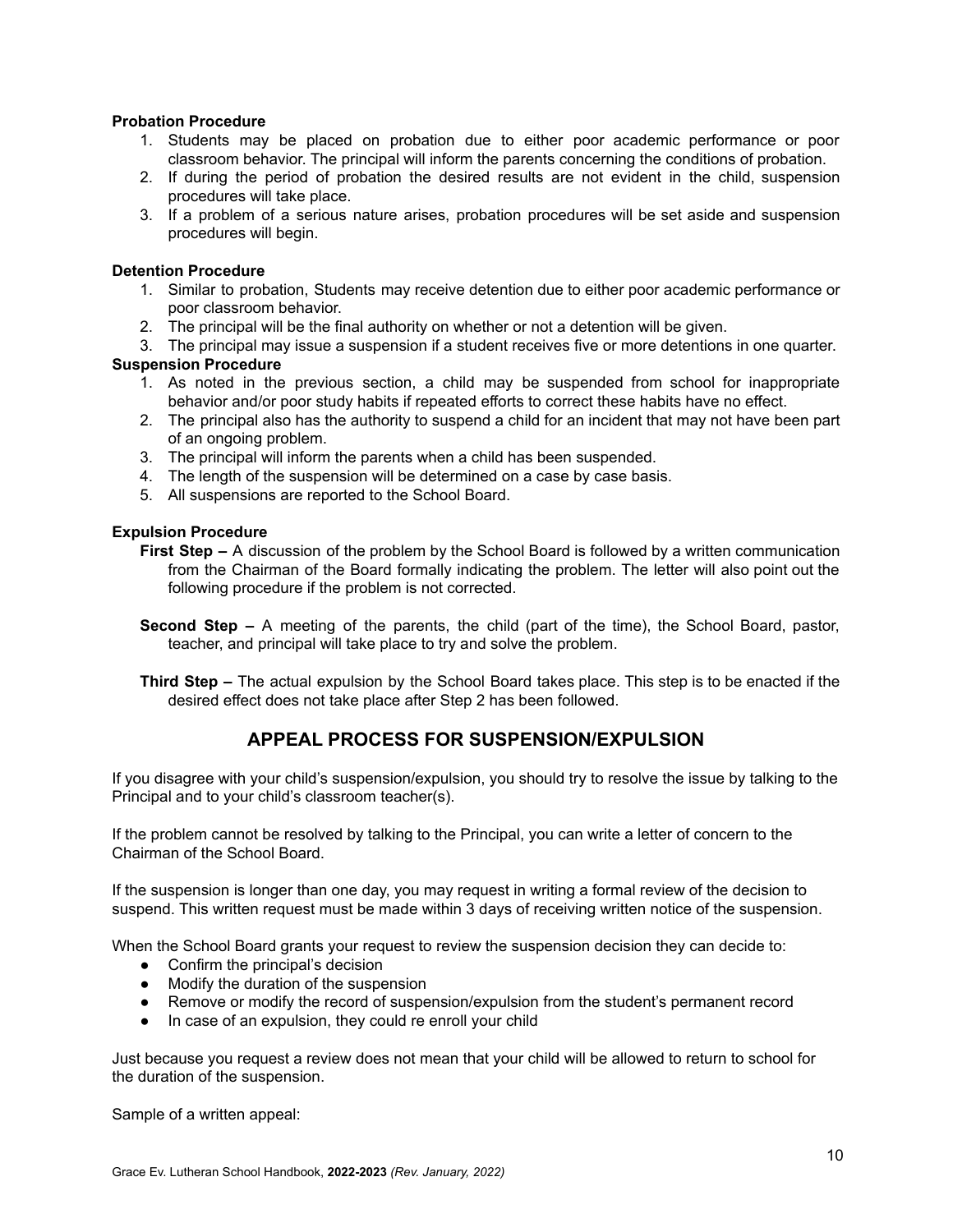*Dear Mr.* [Principal/Chairman of the School Board]:

*I, the mother/father/guardian of* [student's name], *would like to request a review of the decision to suspend/expel my child dated* [date on written notice of suspension]. [A brief statement of why you disagree with the decision]. *Sincerely yours,* [your signature]

## **PROCEDURE TO BE FOLLOWED CONCERNING COMPLAINTS**

- <span id="page-10-0"></span>1. Any question or complaint regarding classroom instruction or procedure should be **first** channeled to the teacher involved. While the principal is always available to discuss this, he will normally direct you to set up a meeting with the teacher to discuss the complaint.
- 2. Following this step, the principal (or principal and teacher) will be happy to meet with the complainant if requested.
- 3. Any questions or complaints regarding school administration should be channeled to the principal.
- 4. If no agreement can be worked out following the steps above, pastors and/or the School Board will be happy to meet with the complainant and/or the teacher.

**Always** use the above steps listed to help define, clarify, and resolve an issue before expressing discontent publicly at meetings, etc., or in other private settings. (8<sup>th</sup> Commandment)

Let us remember to deal with each other in love as the forgiven sinners that we are. *"Be kind and compassionate to one another, forgiving each other, just as in Christ God forgave you" Ephesians 4:32.* We all need to remind ourselves of the Eighth Commandment, which obligates us to defend and speak well of everyone we work with, remembering to take all words and actions in the kindest possible way. It is important that we remember that we are working together as a team for the welfare of our children.

#### **DRESS CODE**

<span id="page-10-1"></span>We ask that parents exercise discretion in seeing that their children follow **dress code standards** at all times; if you know certain clothing is against the dress code, please have your child change. We also ask that parents consider the same dress code when helping at school or on field trips. The culture we live in unfortunately dictates many of the styles the children of our world wear. We need everyone helping us out with our dress code standards.

#### <span id="page-10-2"></span>**Dress Code Standards**

Students are required to wear a single color, plain, solid color polo shirt or Grace logo polo shirt. Grace t-shirts may be worn on Fridays so long as they are in good condition. Undershirts must be solid colors and must be tucked in the waistline of pants or skirts.

Khaki, navy blue, or black pants or shorts may be worn for boys. Khaki, navy blue, or black pants, shorts, skirts, or scooters may be worn by girls. Shorts may be worn by pupils in any grade, but the shorts must reach any part of the child's fingers. Items that are not permitted include, but are not limited to, pants/shorts with frayed bottoms or that are extremely baggy or hang below the waist-line; clothing with holes in them; bare midriffs, sweat pants, athletic shorts and pants, and tight clothing. Undergarments are to remain unseen at all times.

Winter dress code can include Grace sweatshirts or a plain sweatshirt with a dress code appropriate top underneath. Winter jackets are allowed with appropriate polo shirts worn underneath.

Clothing purchased in the "School Uniform" department of any of the following retail outlets will satisfy the **dress code standard:** Wal-Mart, Target, Sears, JCPenney, or Lands End. Exceptions to the **dress code standard** shall be made by the principal. These may include but are not limited to Casual Friday, Spirit Day, etc.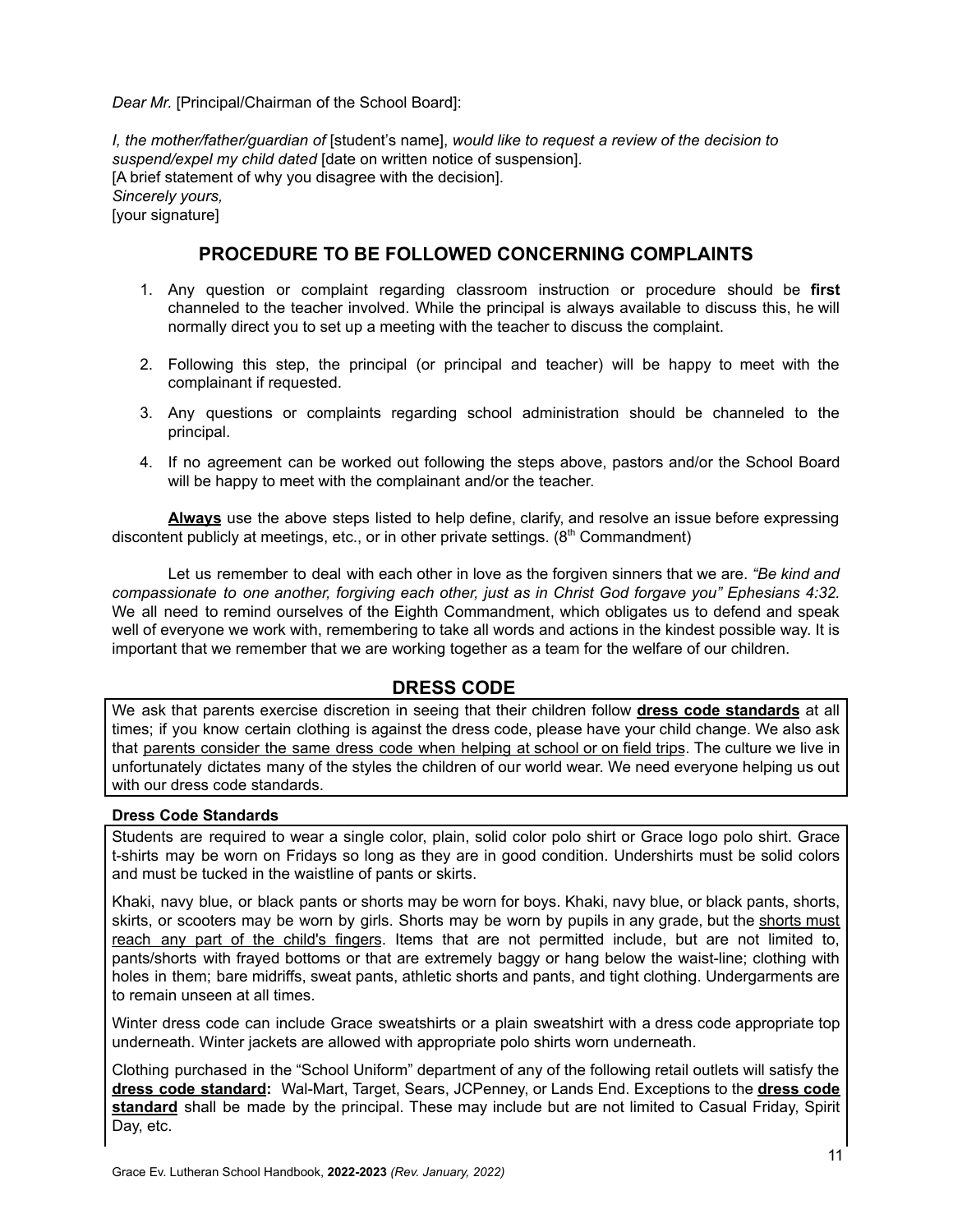Students may wear earrings. However as a matter of safety, students may not wear dangling or hoop earrings. Please speak with the school administration regarding any other piercings. Student hairstyles must not hinder the academic progress within the classroom. Students may dye their hair; however the color must be a natural hair color. If you are uncertain if a hairstyle or color meets the dress code standards, please speak with the school administration before making any hairstyle changes.

For health and safety reasons, "flip-flops", heelys, and high-heeled shoes (including lift-type shoes) will not be allowed. Students must wear shoes that allow them to be active during breaks and physical education classes.

Students should dress in conformance with one's biological sex.

Students may not be permitted to attend class with dress code violations. Either a change of clothes will be provided to them, or they will remain in the office until the violation is corrected—the absence from class will be unexcused. The final decision on whether clothing meets the dress code **and the consequences for the infraction** rests with the principal. Consideration will be given for special circumstances. Please bring any concerns to the principal.

I Corinthians 6:12**: <sup>12</sup>"Everything is permissible for me"—but not everything is beneficial. "Everything is permissible for me"—but I will not be mastered by anything.**

#### <span id="page-11-0"></span>**After-School Activities**

Our dress code applies to after-school activities sponsored by the school. The only exclusion to this will be changing for mid-week worship services or changing for sporting events into a Grace sports uniform. At all other times, a student must remain in dress-code appropriate clothing until they are picked up by their parents.

#### <span id="page-11-1"></span>**Graduation and Special Services**

Our dress code applies to students participating in graduation and special services as well, with the inclusion of nice dress clothes being allowed. If a student arrives at a service in attire that is deemed inappropriate by the principal, the student will not be permitted to participate in the service. Students may also follow the confirmation guidelines regarding appropriate dress. For the young ladies, please wear a modest dress with no off-the-shoulder or spaghetti straps, and consider an appropriate neck-line/length. For the young men, please have a dress shirt (no golf shirts), dress pants (no jeans), and dress shoes (please no athletic sneakers) *"…whatever you do, do it all for the glory of God."*

Please keep these guidelines in mind when your child sings in church, including the Children's Christmas Service. Sweaters or other similar appropriate clothing may also be worn. Please remember that the Children's Christmas Service is a special service and dressing up is appropriate.

#### **GUM**

<span id="page-11-2"></span>Gum chewing is not permitted anywhere on our campus. Students are not permitted to chew gum before, during, or after school. We also ask that parents do not send gum as a classroom treat.

#### **ILLEGAL DRUGS**

<span id="page-11-3"></span>Illegal drugs, tobacco, vaping products, and Marijuana are not permitted on our campus. Students who are either using such drugs or have such drugs on their person will be dismissed immediately from the campus—either to the custody of their parents/guardians or to the appropriate authorities. Appropriate authorities will be notified according to state statutes (such as ARS§13-3411). Future enrollment will be determined in a special meeting of the School Board.

#### **VERBAL/WRITTEN THREATS**

<span id="page-11-4"></span>To ensure the safety of the student body, any and all verbal or written threats against a person or persons will be taken very seriously. Students who either speak or write such threats will be dismissed immediately from the campus—either to the custody of their parents/guardians or to the appropriate authorities. Future enrollment will be determined in a special meeting of the School Board.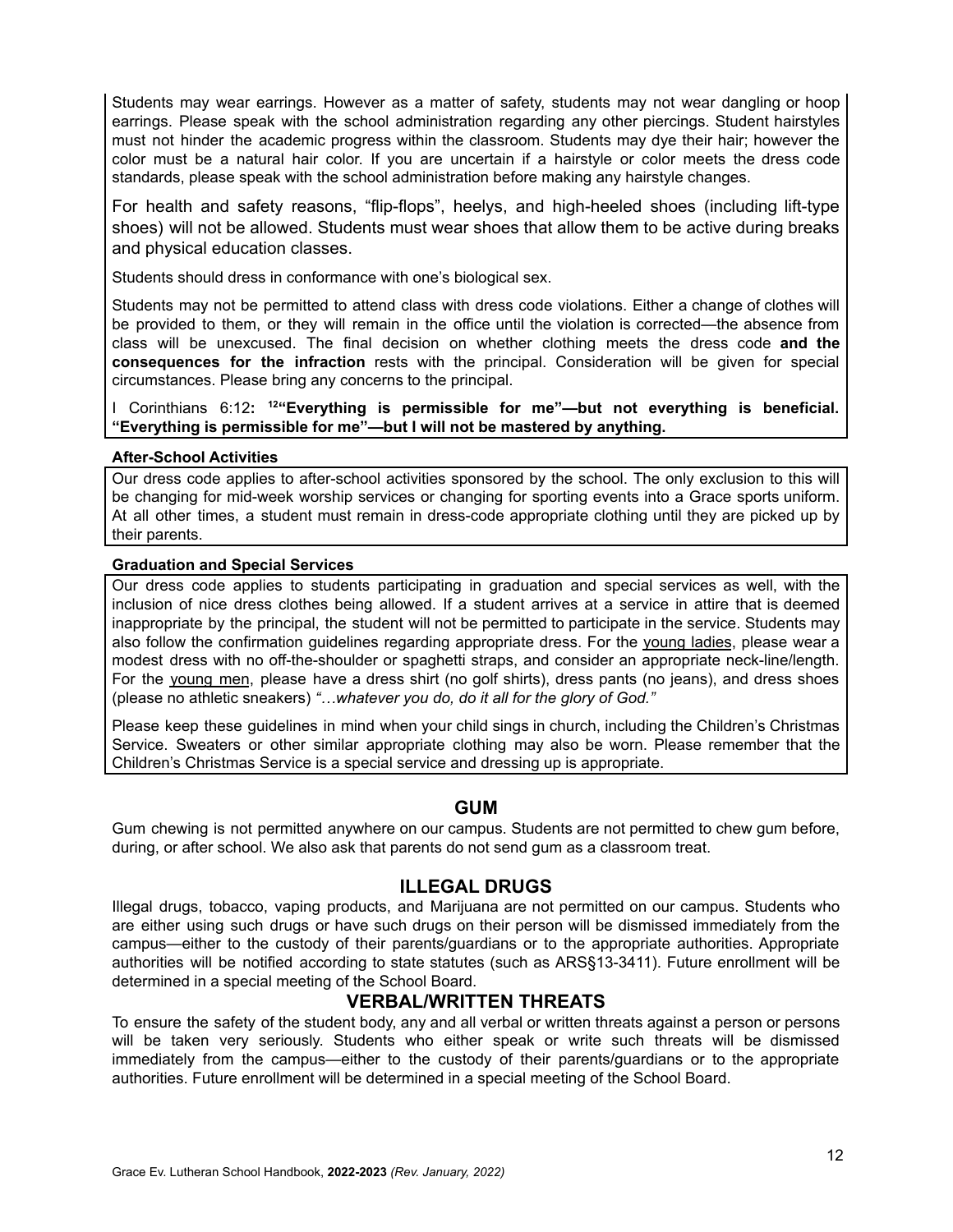#### **WEAPONS**

<span id="page-12-0"></span>Lethal weapons are not permitted on our campus (including pocket knives). Students who have weapons on their person or in their possession will be dismissed immediately from the campus—either to the custody of their parents/guardians or to the appropriate authorities. Future enrollment will be determined in a special meeting of the School Board.

#### **ADMINISTRATION**

#### <span id="page-12-2"></span><span id="page-12-1"></span>**ENROLLMENT POLICY**

All parents who are members of our church are urged to enroll their children in our Lutheran Elementary School according to the policies and practices set down in this handbook.

To enroll, all Kindergarten students must be 5 years old by September 1 of the school year. Typically, classroom sizes will not exceed 25 students. However, under rare/special circumstances, the School Board may allow more than 25 students.

Our school exists to serve the members of the congregation and our community. While we would love the opportunity to work with all families, there are times when we will be forced to deny an application due to class size. When these times arise, students will be enrolled according to the following priority list:

1. **Children whose parents are members of Grace Lutheran Church.**

2. **Children whose parents are members of another WELS congregation**.

Such children are encouraged to enroll provided that there is a desire for and a commitment to the study of God's Word and the following commitments on the part of parent/guardian:

a. Faithful church attendance according to our policy (at the child's home congregation).

b. School tuition payments are kept up-to-date. (cf. Finances in this handbook).

**3. Children whose parents are not members of any church (mission prospects).**

Such children are encouraged to enroll provided that there is a desire for and a commitment to the study of God's Word, and parents agree to have their children taught according to our Lutheran doctrines. Also required are the following commitments on the part of parent/guardian:

- a. Completion of our pastors' Bible Information Class by the end of the second year of enrollment. (Becoming a member of our congregation is **not** required).
	- b. Faithful church attendance according to our policy.
- c. School tuition payments are kept up-to-date. (cf. Finances in this handbook).
- d. No new students will be accepted after the beginning of the  $2<sup>nd</sup>$  semester.
- e. Enrollment is on an annual basis only.

#### 4. **Children whose parents are members of other churches.**

Such children are enrolled on a case-by-case basis. During a meeting with the principal, doctrinal differences may be explained. Parents of other Christian churches must agree to have their children taught according to our Lutheran doctrines. Also needed is a desire for and a commitment to the study of God's Word and the following commitments on the part of parent/guardian:

- a. Completion of our pastors' Bible Information Class by the end of the second year of enrollment. (Becoming a member of our congregation is **not** required).
- b. Faithful church attendance according to our policy (at the child's home congregation).
- c. School tuition payments are kept up-to-date. (cf. Finances in this handbook).
- d. No new students will be accepted after the beginning of the  $2<sup>nd</sup>$  semester.
- e. Enrollment is on an annual basis only.

Grace Ev. Lutheran School admits students of any race, color, or national and ethnic origin to all the rights, privileges, programs, and activities generally accorded or made available to students at the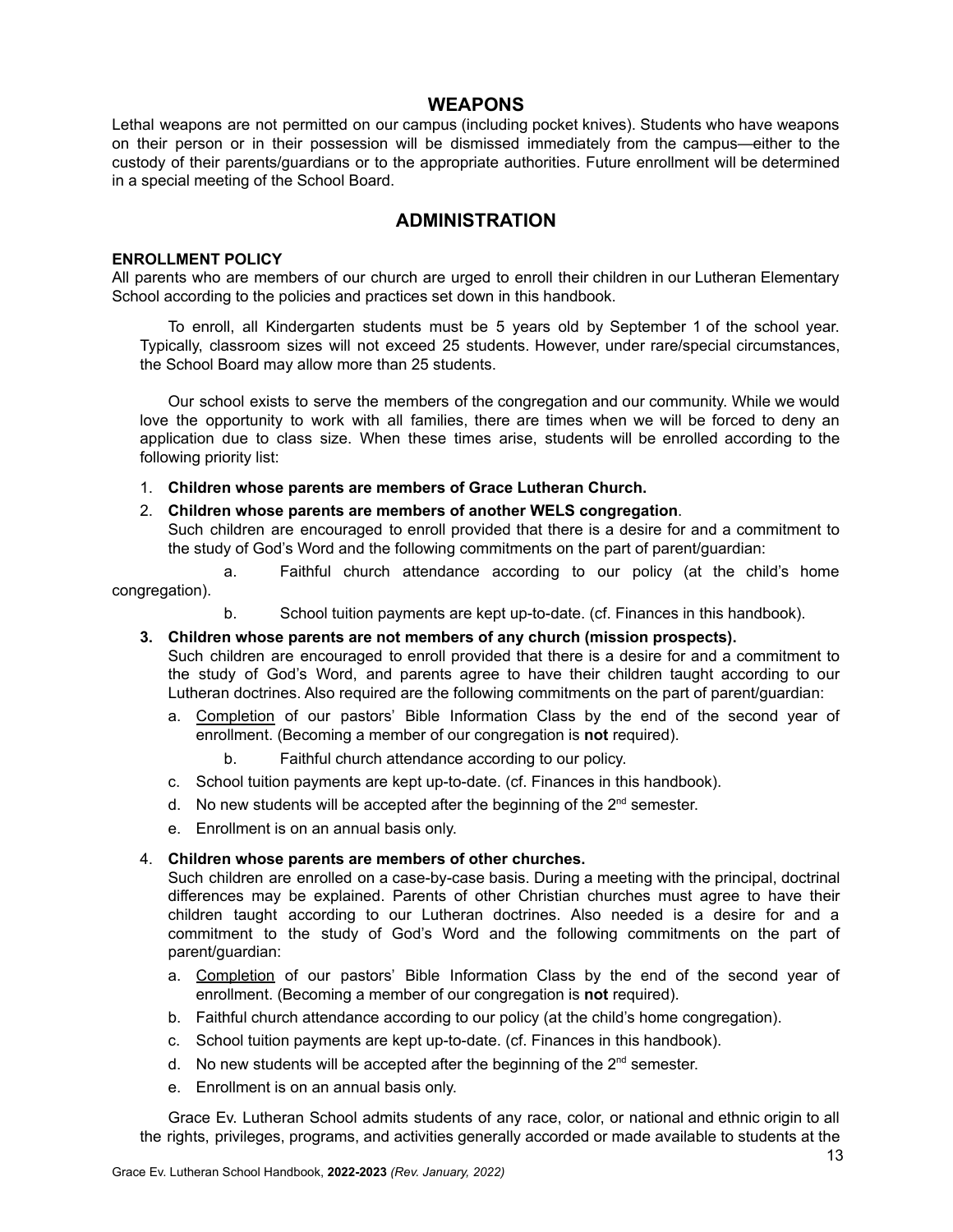school. It does not discriminate on the basis of race, color, or national and ethnic origin in administration of its educational policies, admission policies, and athletic and other school administered programs.

#### <span id="page-13-0"></span>**ATTENDANCE**

**Absence from School:** Pupils should be regular and prompt in attendance. Written or verbal excuses from the parents are required for all absences. Students may not excuse themselves from school nor report the reason for an absence. Absences with no written or verbal excuse from a parent or guardian will result in an unexcused absence. **When the total of unexcused absences reaches 10 in a semester, parents must meet with the principal to discuss the issues regarding the unexcused absences.** The details of this meeting will be reported to the School Board. If the issue is not resolved, the student's enrollment for the following year may be in jeopardy.

If you know that your child will be absent from school, you must inform your child's teacher of this absence in advance. If for any reason your child will miss more than 3 consecutive days of school, a vacation form must be completed and submitted at least 48 hours prior to the child's absence from school.

If possible, your child's teacher will give you his/her homework ahead of time. It is best to have this homework completed and handed in before you leave. In some cases the school may advise against such an absence. Pupils are required to make up work missed due to absence within a reasonable period after his/her return to school. Unless otherwise directed by the child's teacher, the student will have one day to complete the missed assignment for each day the student missed school.

We ask that you schedule doctor's appointments after school hours whenever possible. If a child misses school due to a doctor's appointment, the student will receive an excused absence.

**Tardy:** Being on time for class is important. All classrooms are open to students at 8:00 AM. Parents are encouraged to bring students to school at 8:00 AM so that they have ample time to prepare for the school day. Students will not feel rushed, classroom atmosphere will not be interrupted, and most importantly, students will not miss memory work, devotion, and God's Word being taught. All students must be at their desk, ready to learn, by the 8:15 bell or they will be marked tardy. If a student will be gone at the beginning of a school day, the parent should contact the teacher in advance. **Unless excused by the principal,** students arriving at school more than 45 minutes late will be marked as a half day absence. Excessive tardies may make students ineligible for grants. Excessive tardies may also lead to a family's ability to enroll in future years.

- 1. If a student has 5 tardies per quarter, parents must contact their child's teacher.
- 2. If a student has 10 tardies per quarter, parents must contact the school principal, and an official school letter stating excessive tardies will be placed in the student's permanent record.
- 3. If a student has 15 tardies per quarter, the issue will be brought to the School Board and may result in additional consequences.

**Perfect Attendance:** Students with perfect school attendance are those that have missed no school days.

#### <span id="page-13-1"></span>**BIRTH CERTIFICATE**

Arizona Law requires that persons enrolling a pupil for the first time in a particular school must furnish the school with the child's birth certificate or baptismal certificate. We ask that the parents of pupils attending our school for the first time bring the child's birth certificate or baptismal certificate prior to the child's first day of classes. We will make a copy of the certificate and return the original to you.

#### <span id="page-13-2"></span>**HONOR ROLL**

Students in grades 5-8 are eligible to be considered for the Honor Roll. Position or placement on the honor roll is determined by grade point average (GPA). Criteria for the quarterly Honor Roll is as follows:

Highest Honors: 3.75 – 4.00 High Honors: 3.50 – 3.74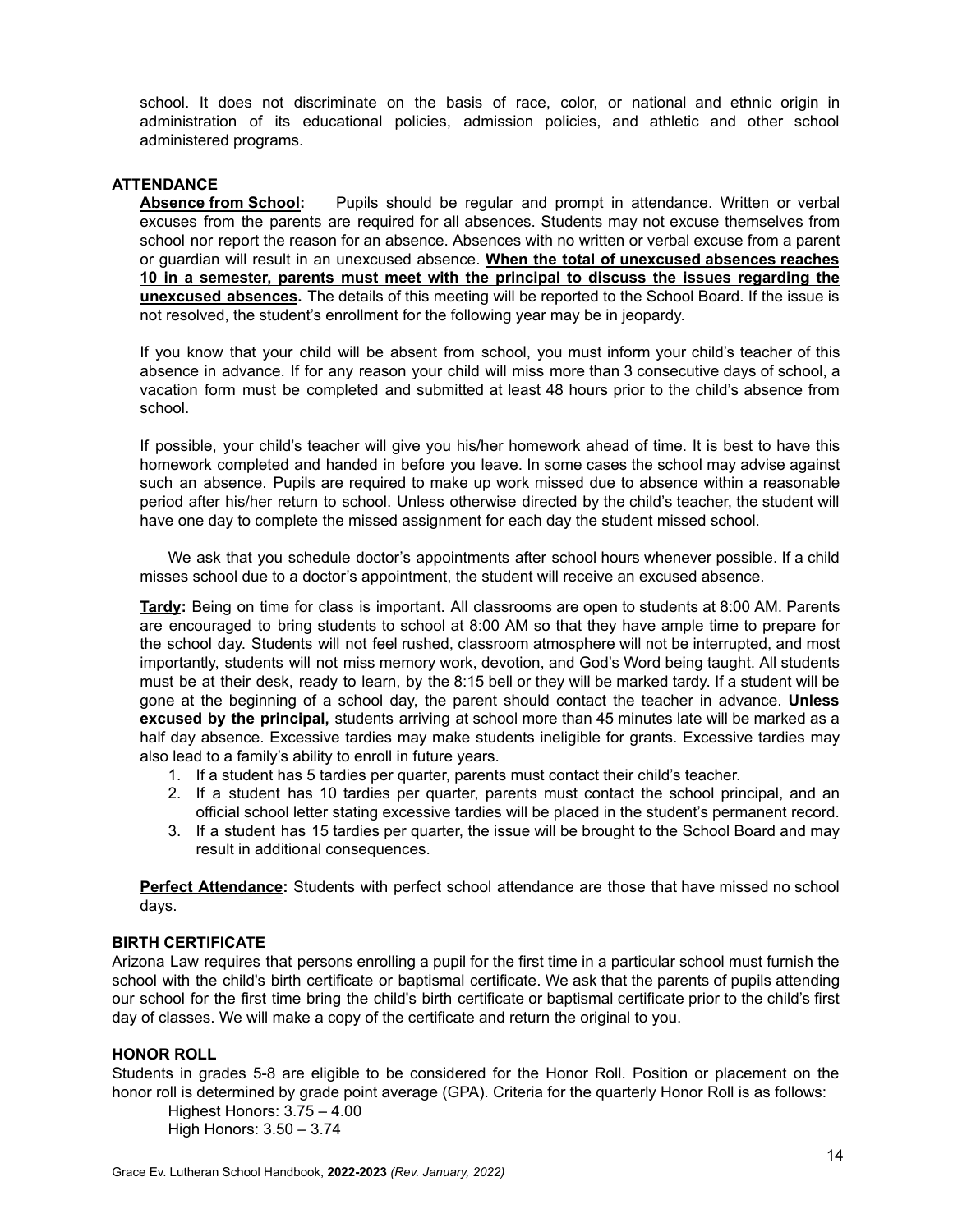#### Honors: 3.00 – 3.49

Receiving any grade lower than a C- in any subject will disqualify a student from being placed on the honor roll.

#### **Academic Probation**

Students in grades 3-8 will be placed on Academic Probation when they receive one F or two D's on a quarterly report card. All students on Academic Probation will be given a written plan to address their academic needs. The principal will review the student's progress after 4 weeks of classes to determine if the probation will be lifted or extended. The principal may also place a child on temporary academic probation during a quarter if a child has an excessive amount of missing work. Once the missing work is satisfactorily submitted, the principal may lift the probation.

#### <span id="page-14-0"></span>**GRADING SCALE**

The grading scale is as follows:

| . . |          |      |                 |      |
|-----|----------|------|-----------------|------|
| A+  | 99-100%  | 4.00 | C 73-76%        | 2.00 |
| A   | 93-98%   | 4.00 | $C - 70-72%$    | 1.67 |
| А-  | $90-92%$ | 3.67 | D+ 67-69%       | 1.33 |
| B+  | 87-89%   | 3.33 | 63-66%          | 1.00 |
| B   | 83-86%   | 3.00 | $D - 60 - 62%$  | 0.67 |
| В-  | 80-82%   | 2.67 | $0 - 59%$<br>F. | 0.00 |
| C+  | 77-79%   | 2.33 |                 |      |
|     |          |      |                 |      |

#### <span id="page-14-1"></span>**LEAVING SCHOOL GROUNDS**

Pupils who need to leave the school grounds during any time of the school day must have written permission of the parents, as well as the permission of the classroom teacher. If such permission is granted, full responsibility rests with the pupil and the parents. Parents/guardians must sign out their child in the office.

#### <span id="page-14-2"></span>**MEDICINE**

If your child is required to take medicine during the school day, you must give your child's teacher written directions for administering the medication. Prescription medication must come in the pharmacy's bottle and must be prescribed for that same child. **Students may not keep any medication in their possession. All medication must be secured by the classroom teacher or kept in the school office.**

#### <span id="page-14-3"></span>**PARENT-TEACHER CONFERENCES**

Regular communication between parents and teachers gives students a better chance for success. Therefore Grace Lutheran School holds special Parent- Teacher conferences each fall. By means of such conferences the parents are able to discuss the progress of their children with the individual teachers. It is our expectation that all parents will attend these conferences. Teachers will do their best to accommodate the schedules of the parents, but we ask that parents do their best to schedule the conference during the designated times. Parents are always welcome to visit Grace Ev. Lutheran School at any time. We encourage parents to meet periodically with their child's teacher to monitor the child's progress at school. The School Board meetings of Grace Ev. Lutheran School are also open to all parents.

#### <span id="page-14-4"></span>**PRIVATE SCHOOL AFFIDAVIT OF INTENT**

According to Arizona Revised Statute §15-802, all students attending our school need to fill out a Private School Affidavit of Intent to Enroll form. This is done to assure that the children of Arizona are receiving formal education. All students who did not attend our school last year are to fill out such an affidavit. This form must be notarized; our secretary is a Notary Public, and there is no charge for the notarization. This can be done on REGISTRATION DAY. If a student leaves Grace before eighth grade graduation, the parent must also fill out a Maricopa County Private School Withdrawal Form that must be mailed to the Private School Services.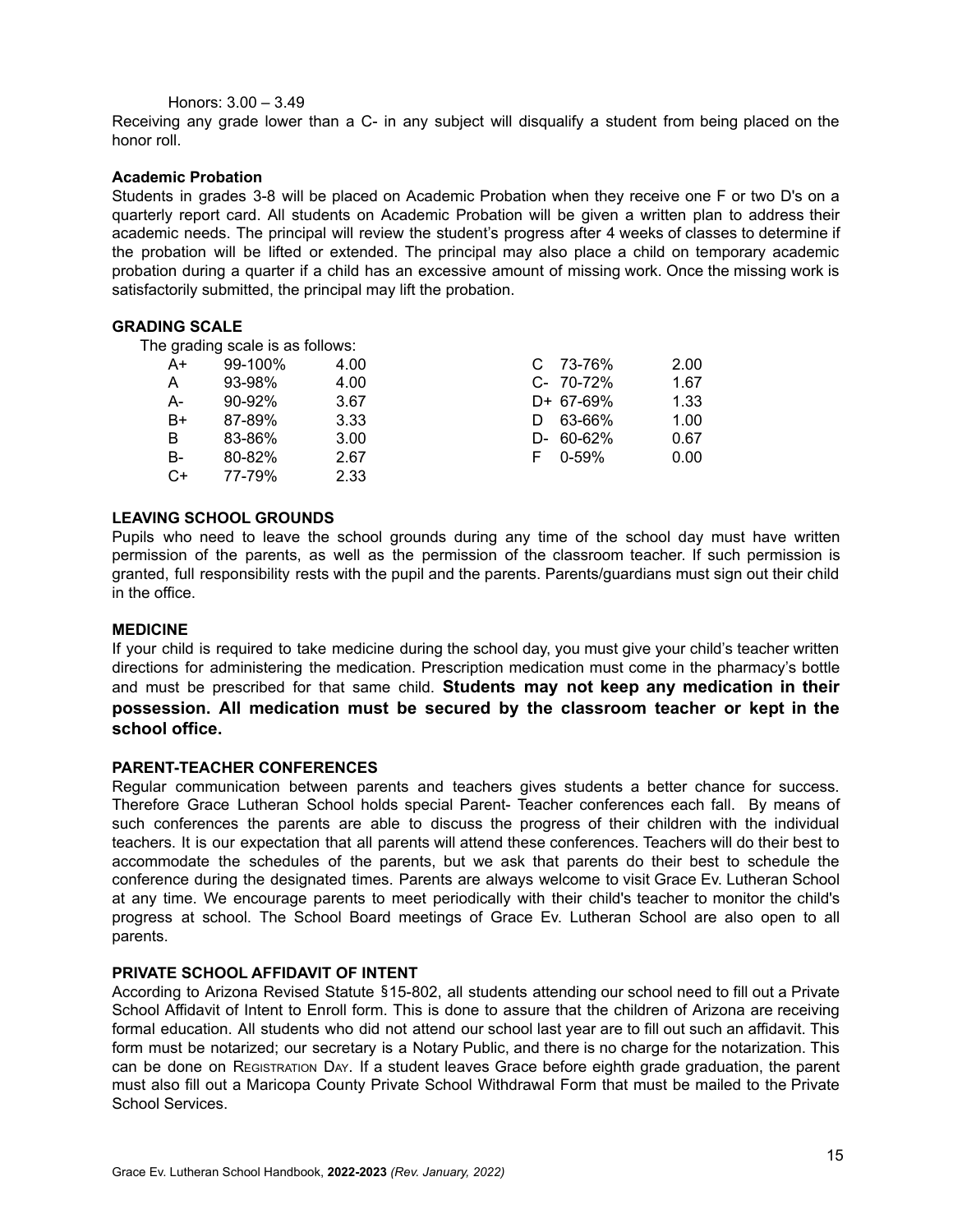#### <span id="page-15-0"></span>**CELL PHONES AND OTHER ELECTRONIC DEVICES**

If a parent deems it necessary to send a child to school with a cell phone, the cell phone must remain off and in the students backpack throughout the school day unless otherwise directed by the child's teacher. The policy will also be enforced during extended care and other school sponsor activities. Students may use cell phones after school to arrange rides from 3:00 – 3:15 PM. Students should only be using the cell phones to communicate with a parent or guardian. Students may only use electronic devices (such as chrome books) for educational purposes at the direction of the classroom teacher. Before an electronic device is brought to school, the parents must speak with the child's teacher. Grace Ev. Lutheran School is not liable for the loss, theft, or breakage of any property the student may have brought to school. If students misuse any electronic devices, the devices will be taken and kept until the parent/guardian of the student comes to claim them.

#### <span id="page-15-1"></span>**REGISTRATION REQUIREMENTS**

All parents and guardians are REQUIRED to register their child/children and fill in the various forms which are required. Payment plans for tuition must be set prior to the child's first day of school. Some of the forms you may be required to complete or submit are as follows (this list may change throughout the year depending on state or federal requirements:

- 1. Student Registration Form online (must update each year)
- 2. Emergency Contact State Form (must update each year)
- 3. Tuition Payment Plan (must update each year)
- 4. Immunization Record (must update each year)
- 5. Birth Certificate (only needed in first year of enrollment)
- 6. Withdrawal Form (only needed in first year of enrollment)
- 7. Records Requests Form (only needed in first year of enrollment)
- 8. Private School Affidavit of Intent to Enroll (only needed in first year of enrollment)

#### <span id="page-15-2"></span>**VISITATION DAYS**

Parents will have the opportunity to schedule a visit to their child's classroom before school starts. Each family has the opportunity to schedule a visit with their child's teacher to go over important information about the upcoming school year. These days are typically set between REGISTRATION DAY and the first day of school. They will be shown on the Master Calendar.

#### <span id="page-15-3"></span>**SCHOOL HOURS**

Unless you are notified in advance, the normal school day will be from **8:15 AM to 3:00 PM** for grades K-8. On early release days, school dismisses at 11:30 for all grades. Before Care is available from 6:45-8:00 AM. For the safety of the students, parents who drop their children in Before Care, MUST sign them in personally before leaving campus. We ask that you pick up your children by 3:15 PM. Students not picked up at 3:15 PM will be signed into Extended Care. Once a child is sent to Extended Care, a parent MUST sign them out. Parents of students not picked up by 3:15 PM may be assessed a fee; students not picked up by 3:30 PM will be charged. Extended Care is available both before and after school. See more information under the "Finances" section.

#### <span id="page-15-4"></span>**SCHOOL SUPPLIES**

The children of grades K–8 are required to furnish their own supplies such as paper, pencils, and crayons. A list of such supplies can be received from your child's teacher. Parents are asked to send their children with all needed supplies. Please make sure your child has all needed supplies throughout the year.

#### <span id="page-15-5"></span>**TESTING PROGRAMS**

Grace will use an Arizona State approved standardized test. All students are required to take any testing established by the School Board.

#### **SUPPLEMENTARY EDUCATIONAL OPPORTUNITIES**

#### <span id="page-15-7"></span><span id="page-15-6"></span>**COMPUTER ACCESS**

We have Chromebooks available in each classroom for student use. Upper grade students will have the opportunity to learn how to operate and use a Chromebook. All students will be assigned a school Google account.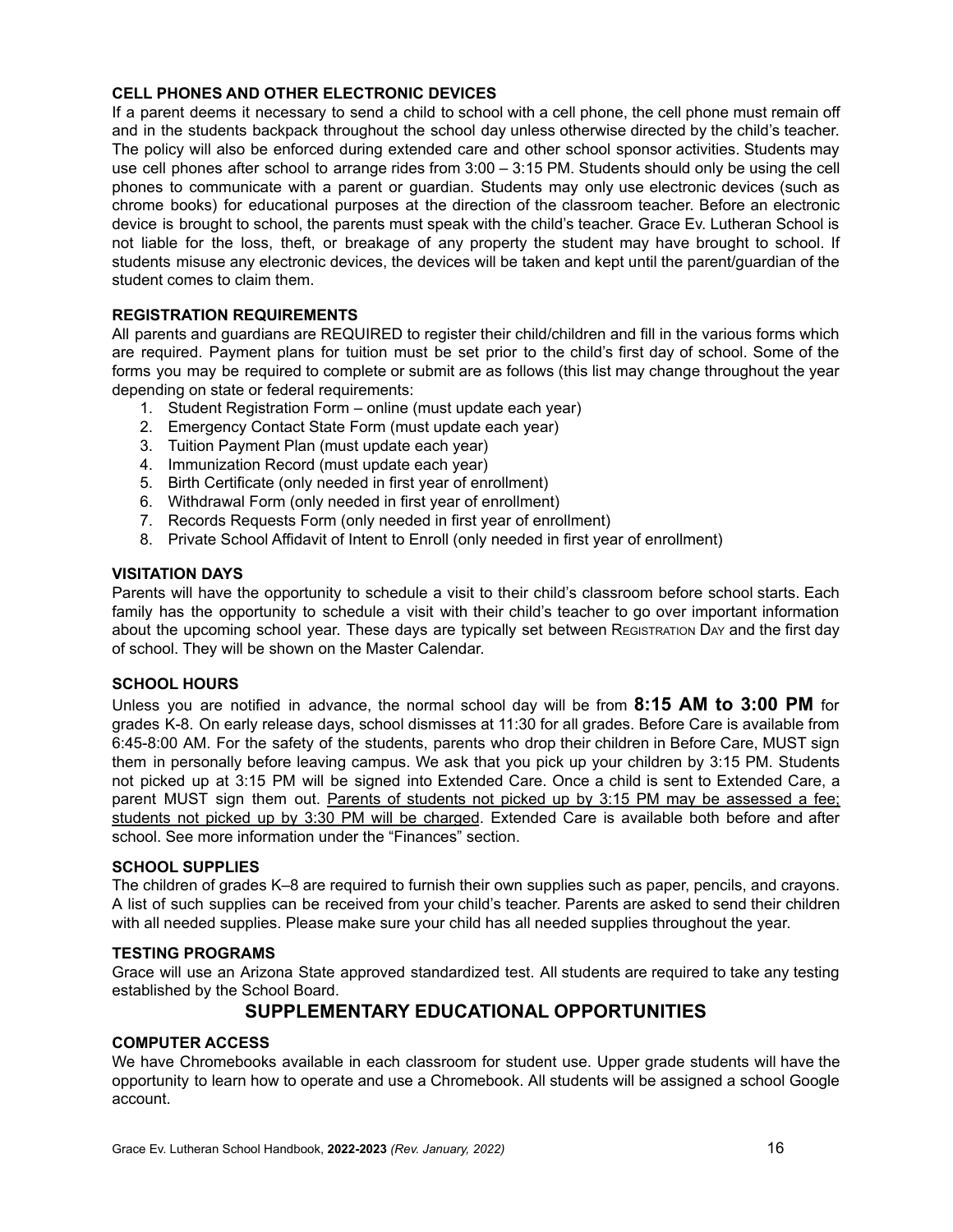#### <span id="page-16-0"></span>**FIELD TRIPS**

Field trips are planned and scheduled by the teachers of the various rooms throughout the school year. The field trips are specifically designed for the students of one individual classroom, and we ask that parents not take children from other classrooms on these scheduled field trips.

#### <span id="page-16-1"></span>**ENRICHMENT**

We offer time at the end of each day for students to engage in more in-depth studies and specialized activities. Students also may have an opportunity to complete homework at this time.

### **EXTRACURRICULAR ACTIVITIES**

#### <span id="page-16-3"></span><span id="page-16-2"></span>**ELIGIBILITY**

Students participating in extracurricular activities must maintain an acceptable scholastic average. If a student receives one F or two D's on a quarterly report card, the student will be placed on academic probation. As a part of the conditions of their probation, students will not be able to participate in any extracurricular events (such as sports games, concerts, and performances). In addition, their ability to practice for these events may be limited or denied. Students will remain ineligible until the academic probation has been lifted by the principal.

#### <span id="page-16-4"></span>**JUNIOR CHOIR**

Our school also offers a special choir for students in Grades 5–8. The purpose of this choir is to give the students an opportunity to sing religious, secular, popular, and other types of music in two and three parts.

#### <span id="page-16-5"></span>**JUNIOR HANDBELLS**

Our school offers this special group for students in the upper grades—space is extremely limited. The group will play for school chapel services, church services, concerts, and other special occasions. If possible, we will also have a beginning hand chime group for students in grades 5-6.

#### <span id="page-16-6"></span>**SCHOOL BAND**

The grade school band program is open to students in Grades 5-8. More detailed information will be given on REGISTRATION DAY**,** and also at the start of school. For costs, please see the Finances section.

#### <span id="page-16-7"></span>**DRAMA PROGRAM**

A drama program is available for the students. Each fall the students present a play or musical. All students participating in the drama program are expected to be in attendance at all rehearsals. If the director deems it necessary, students in lower grades may be asked to try out. Any parent who can assist with props, backgrounds, etc. should contact the director.

#### <span id="page-16-8"></span>**SCHOOL ATHLETICS**

In addition to the regularly scheduled physical education classes in all grades, a competitive sports program is carried on with other schools. Refer to the Athletic Handbook for additional details.

#### <span id="page-16-9"></span>*FIRST* **LEGO ® LEAGUE** (FLL)

*FIRST* LEGO **®** League is a global program created to get children excited about science, technology, engineering, and mathematics. FLL utilizes theme-based challenges to help children discover the fun in solving real-world problems through robots, research projects, and teamwork. FLL emphasizes learning, community involvement, and friendly sportsmanship.

FLL challenges children to think like scientists and engineers. During FLL WORLD CLASS™, teams will build, test, and program an autonomous robot using LEGO MINDSTORMS® to solve a set of missions in the Robot Game. Throughout their experience, teams will operate under FLL's signature set of Core Values. Find out more at the *FIRST* LEGO **®** League website firstlegoleague.org.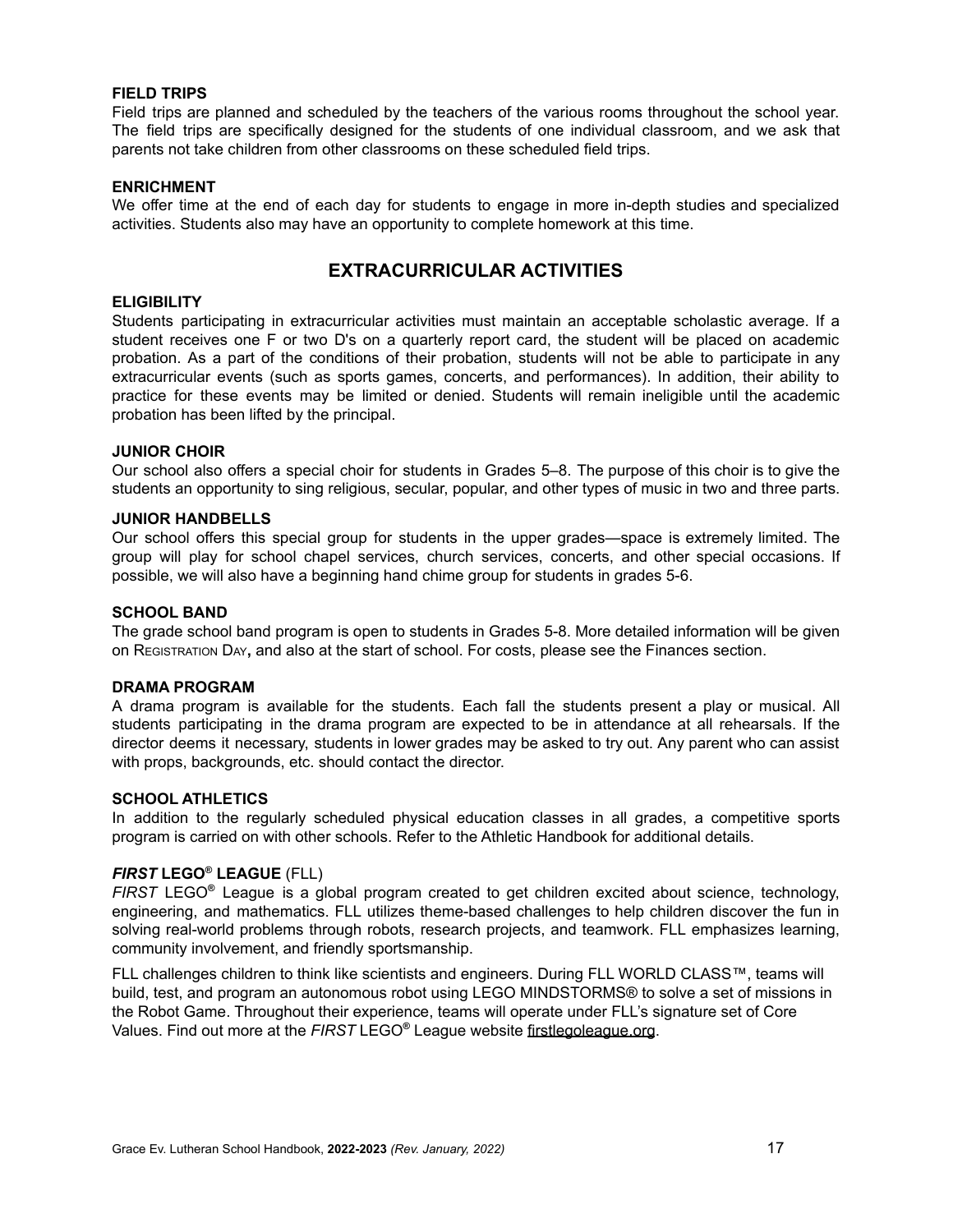# **FINANCES**

#### <span id="page-17-1"></span><span id="page-17-0"></span>**EXTENDED CARE**

We will be offering Before School Extended Care from 6:45-8:00 AM for \$3.25. This will be billed weekly and needs to be paid within the next week. After School Care will be offered until 6:00 PM at \$3.25 per hour. Once in After Care, an hour minimum is charged (beginning at 3:00), but then we will bill by quarter hour. If you pick up your child after 6:00 PM, there will be a \$2 per minute late fee.

#### <span id="page-17-2"></span>**LUNCH\***

Parents and their children are responsible for the proper care of any food that is brought from home. Special meals may be served from time to time. More information will be shared when a meal is planned.

**\*The existence of the Hot Lunch and Milk programs is contingent on staffing.**

#### <span id="page-17-3"></span>**SCHOOL BAND COSTS**

Band lessons are offered to students in Grades  $5 - 8$ . The Band director is responsible for managing the program. Parents are encouraged to meet directly with the Band Director for questions regarding this program. For more information about this program, please see the Band Handbook.

#### <span id="page-17-4"></span>**SPORTS FEE**

A sports fee is due prior to a student participating on a sports team at Grace. The cost is \$10 per sport with a cap of \$60 per family. Sports that require a sports fee are soccer, volleyball, basketball, and track. There is no charge for the K-3 track meet.

#### <span id="page-17-5"></span>**TUITION RATES – 2022-2023**

Grades K-8 = \$5750 per student

Operating and maintaining a Lutheran Elementary School is a very costly undertaking. We strongly encourage parents to learn more about the AZ Tuition Tax Credit program.

#### <span id="page-17-6"></span>**TUITION AND FEE COLLECTION POLICY**

Upon enrollment of a child at Grace, every family will meet with Grace's office manager and will fill out a payment plan worksheet as follows:

#### *Payment Plan Worksheet School Year 2022-2023*

*Option A: Pay in full by August 5th, 2020 (\$5600 per student enrolled in grades K-8)*

*Option B: Set up 10 Automatic monthly Payments at \$560 per month.*

*Option C: Set up at least 10 automatic monthly payments\* at an amount less than \$560. By choosing option C, I agree to the following terms:*

- *1. I will attend a Grace Tuition Assistance Workshop*
- *2. I will stay current with my monthly payment plan.*
- *3. I will submit proof that I have registered with STO's listed on the Grace STO list*
- 4. I will submit proof that I have donated to Grace Lutheran School or a student of Grace Lutheran *School through ACSTO*

Option D: Set up at least 10 automatic monthly payments\* at an amount less than \$560 and request a *Tuition Grant from Grace Lutheran Church.*

*By choosing option D, I agree to the following terms:*

- *1. I will attend a Grace Tuition Assistance Workshop*
- *2. I will complete the Grant request through FACTS and submit all supporting documents requested.*
- *3. I will stay current with my monthly payment plan*
- *4. I will submit proof that I have registered with STO's listed on the Grace STO list*
- *5. I will submit proof/receipt that I have donated to Grace Lutheran School or a student of Grace Lutheran School through ACSTO*

Grace Ev. Lutheran School Handbook, **2022-2023** *(Rev. January, 2022)* 18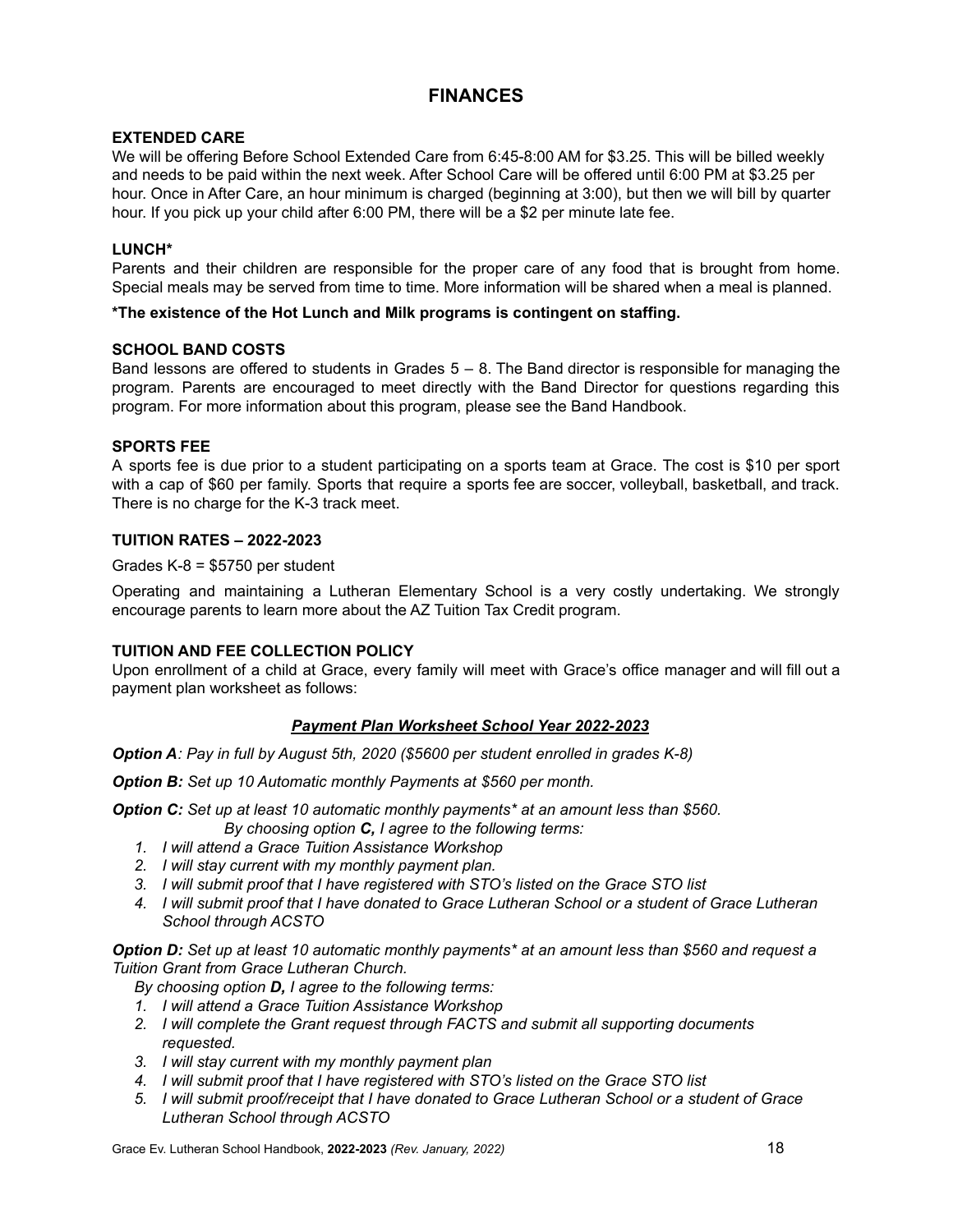6. I understand that the amount of my grant will be impacted based on my ability to complete steps *1-5.*

> *\*A 3% processing fee will be applied to all credit card transactions Select Option: A B C D*

|             | If C or D was chosen, what will your monthly payment be? |       |
|-------------|----------------------------------------------------------|-------|
| Print Name: |                                                          | Date: |

*Signature: \_\_\_\_\_\_\_\_\_\_\_\_\_\_\_\_\_\_\_\_\_\_\_\_\_\_\_\_\_\_\_\_\_\_\_\_\_\_\_\_\_\_\_\_\_\_\_\_\_\_\_*

This payment plan must be updated on a yearly basis. Automatic withdrawal from a checking account must be set-up for parents who pay on a monthly basis.

In order to continue to offer a Christian, high-quality education, it is imperative for parents to make good on their tuition payment plans and pay all other additional fees. If at any time **families need to delay a payment** because of a financial hardship, they are strongly encouraged to **contact the school** to explain their situation.

If an account becomes delinquent, the school board will review the account. It is in a family's best interest to initiate communication with the school as soon as an account becomes delinquent. Without communication, delinquent bills may result in additional fees and possible removal from school.

#### <span id="page-18-0"></span>**Withdrawal of a Child with a Balance Due**

Grace will not transfer the child's records until full payment is made or a payment plan is established with the school principal in consultation with the office manager. If a family leaves with a balance due and withdraws their child(ren) from Grace, Grace will be forced to use an outside company to collect the tuition or fees if a payment plan is not established. This is not the desire of Grace, but this must happen in order for us to pay for the expenses incurred through a child's enrollment at our school.

#### <span id="page-18-1"></span>**Re-enrollment with a Balance Due**

Upon re-enrollment of a child at Grace, all past due tuition and fees must be paid or placed into the next year's payment plan.

#### <span id="page-18-2"></span>**TUITION ASSISTANCE APPLICATIONS**

All school families (member and non-member) requesting tuition assistance must apply online through FACTS Grant & Aid Assessment website and pay the application fee to FACTS. The website address is online.factsmgt.com/aid. TUITION ASSISTANCE APPLICATIONS MUST BE MADE EACH YEAR.

#### <span id="page-18-3"></span>**ADDITIONAL BOOK FEES**

*Christian Worship* Hymnals, NIV Bibles, and *Luther's Small Catechisms* are to be purchased by each student as listed below and students should bring them to school each day. Please contact the office manager to check on the current price.

**Hymnals** are required in Grades 1 – 8. **Bibles** are required in Grades 3 – 8. **Catechisms** are required in Grades 5 – 8.

These books may be purchased or ordered through the school.

#### <span id="page-18-4"></span>**RETURNED CHECK FEES**

<span id="page-18-5"></span>If you have a bounced check, you will need to pay an additional \$10 fee.

# **PUPIL SAFETY AND HEALTH**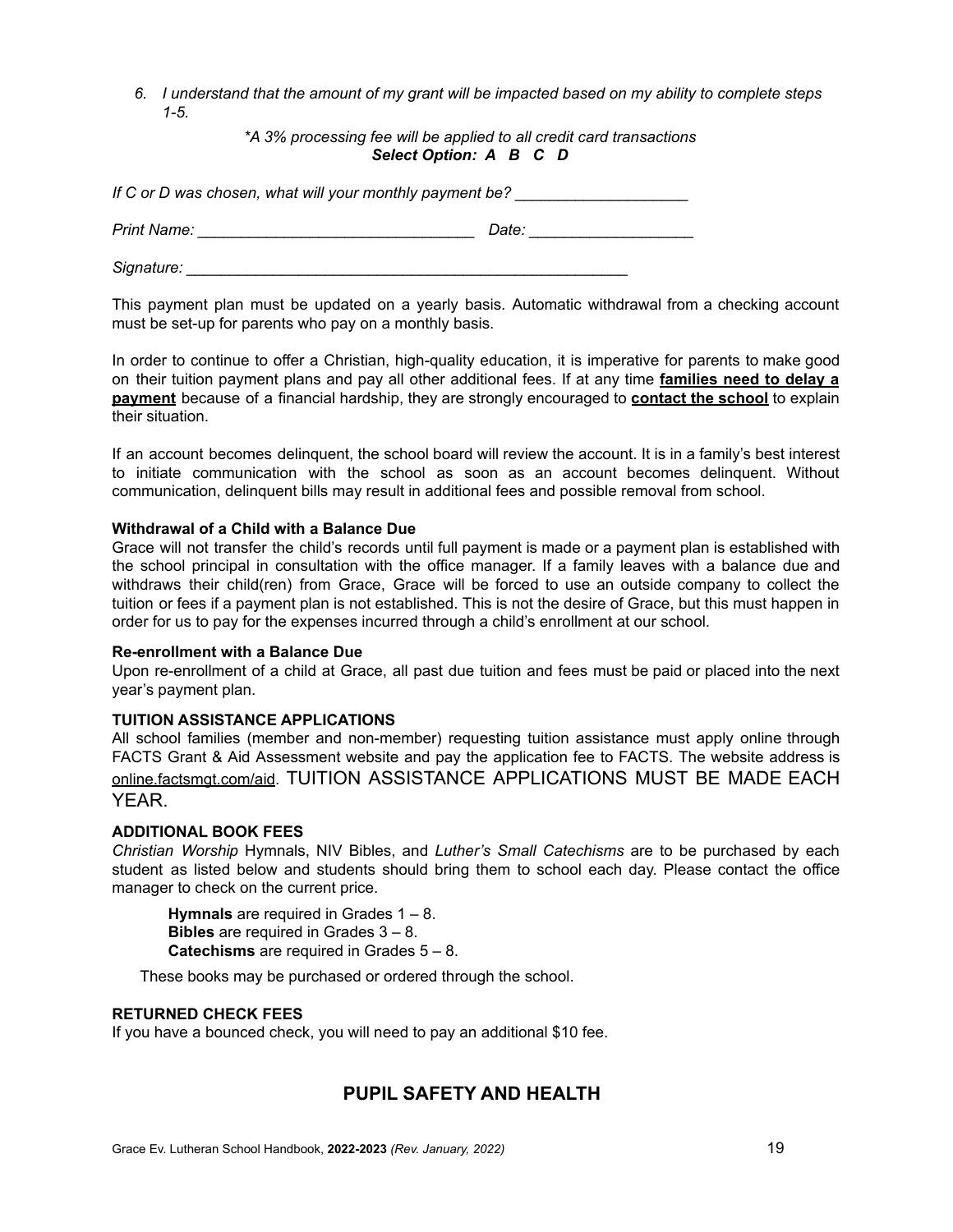We are very concerned with your child's safety when arriving or when leaving our school. In order to prevent serious accidents, our School Board has adopted the following safety guidelines:

#### <span id="page-19-0"></span>**CLOSED CAMPUS**

We have added several security measures to keep our campus more secure during the school day. When you arrive on campus, you will need to sign in at the office. The safety of our children is of the greatest importance.

#### <span id="page-19-1"></span>**NO PARKING ZONE**

During the school day you will not be able to park in the majority of our north parking lot because this is reserved as a recess play area. Be sure to tell all friends or relatives who may pick up your children these rules as well.

#### <span id="page-19-2"></span>**DROPPING OFF AND PICKING UP STUDENTS**

We understand that space is limited and it is congested after school when picking up your child. But the safety of all our children remains a high priority with drop-off and pick-up of students. NO DOUBLE PARKING will be allowed. Students must wait in the appropriate pick-up area with their teacher until cars have pulled up to the appropriate pick-up spots. **Think RIGHT turns** to help ease the flow of traffic, **please enter and exit our parking lot with ONLY RIGHT hand turns**. When people wait to make left hand turns onto or off of Myrtle, traffic is impeded! Thank you for your cooperation.

**Dropping Off & Picking Up: :** We want all K-4 students to be dropped off and picked up in our north parking lot on Myrtle. You will enter the west parking lot gate, take the second left in the parking lot, and drop your child off at the gate by Room 6. You will then leave through the east parking lot gate onto Myrtle. We ask that you use caution and drive slowly!  $5<sup>th</sup>$ -8<sup>th</sup> grade students may also be dropped off in the North parking lot. However, they have the additional option of being dropped off and picked up at the gate near the fire hydrant on Palmaire.

#### <span id="page-19-3"></span>**AFTER SCHOOL**

Students not participating in sports or other school activities are to go home immediately after school is dismissed. If there is a sporting event, all students – regardless of age – must have an adult supervising them. During sporting events, no child is allowed to remain on campus without adult supervision. Siblings of older students participating in sports will need to be in extended care if they are remaining on campus and have no adult supervision. During games, our playground will be closed to general use.

#### <span id="page-19-4"></span>**SCHOOL INSURANCE**

Our church automatically provides accident insurance for all children attending our school. We do ask that parents submit a claim with their own insurance carrier first, and then use our carrier to pay whatever is not covered by the parent's insurance.

#### <span id="page-19-5"></span>**TRANSPORTING STUDENTS FOR SCHOOL ACTIVITIES**

We require all persons transporting students for school activities to provide and use a seat belt for each child they transport. We also expect all vehicles transporting students for school activities to carry at least the minimum insurance required by the state of Arizona. Volunteer drivers must read and sign a Drivers' Agreement Form and submit a valid drivers' license, vehicle registration, and insurance so that copies can be made and kept on file in the office. This must be done before the driver is allowed to transport students to and from school events.

#### <span id="page-19-6"></span>**CONTAGIOUS ILLNESSES**

Children should not attend school if any of the following conditions are present:

- 1. Vomiting and/or diarrhea during the past 24 hours.
- 2. Fever above 100 degrees during the past 24 hours.
- 3. An unidentified rash (children cannot attend school until the rash is gone or a physician diagnoses it as non-contagious).
- 4. Open sores (minor sores must be covered with a dressing while the child is in school).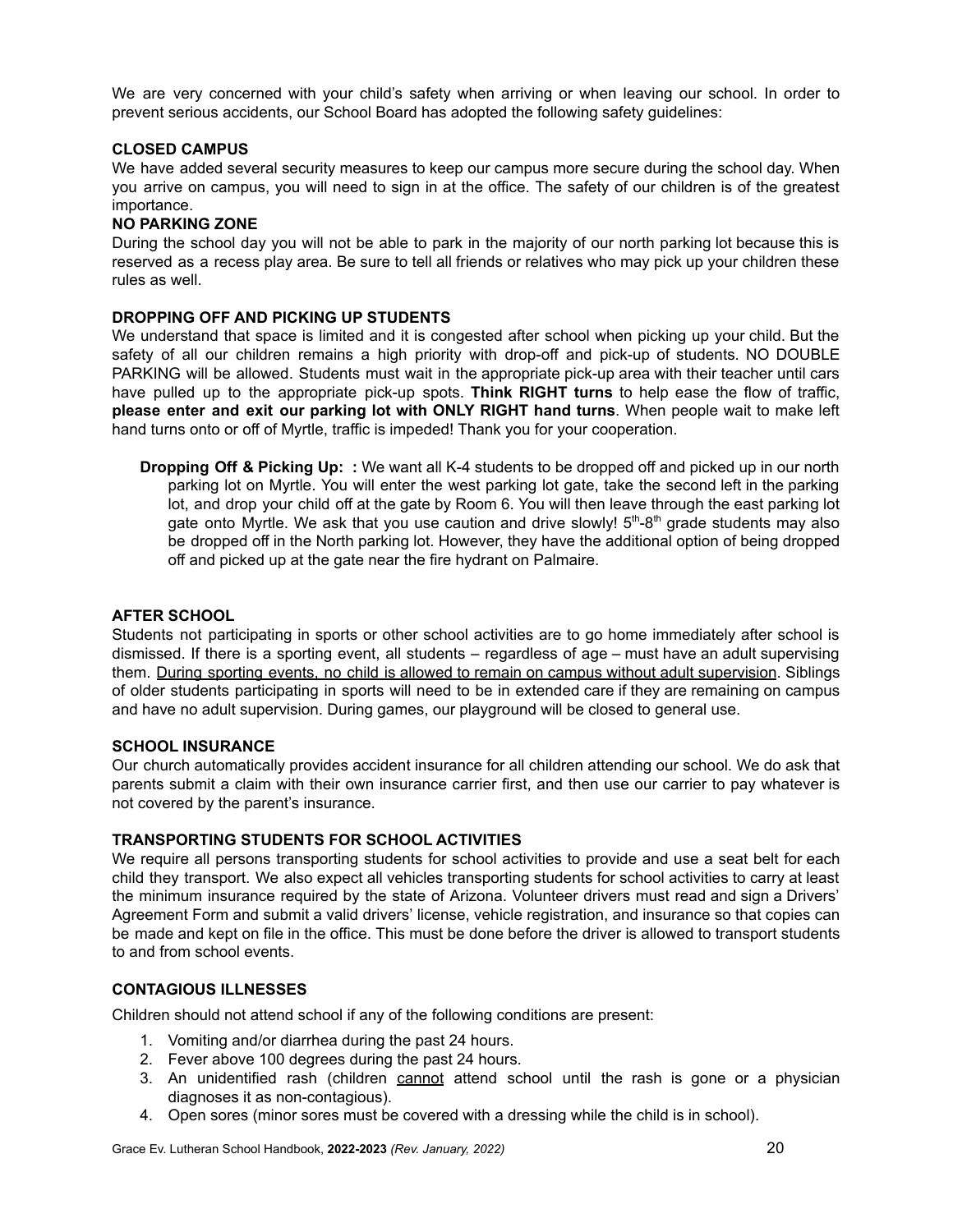5. Communicable diseases such as chicken pox, common cold, pink eye, influenza, Hepatitis, impetigo, lice, strep throat, etc.

The principal needs to be contacted immediately if a student attends school with any of the above conditions. That student cannot attend class.

#### **PARENTS' and STUDENTS' RIGHTS**

## <span id="page-20-0"></span>**FAMILY EDUCATIONAL RIGHTS AND PRIVACY ACT (FERPA):** The Family Educational Rights and

Privacy Act (FERPA) (20 U.S.C. § 1232g; 34 CFR Part 99) is a Federal law that protects the privacy of student education records. The law applies to all schools that receive funds under an applicable program of the U.S. Department of Education.

FERPA gives parents certain rights with respect to their children's education records. These rights transfer to the student when he or she reaches the age of 18 or attends a school beyond the high school level. Students to whom the rights have transferred are "eligible students."

Parents or eligible students have the right to inspect and review the student's education records maintained by the school. Schools are not required to provide copies of records unless, for reasons such as great distance, it is impossible for parents or eligible students to review the records. Schools may charge a fee for copies.

Parents or eligible students have the right to request that a school correct records which they believe to be inaccurate or misleading. If the school decides not to amend the record, the parent or eligible student then has the right to a formal hearing. After the hearing, if the school still decides not to amend the record, the parent or eligible student has the right to place a statement with the record setting forth his or her view about the contested information.

Generally, schools must have written permission from the parent or eligible student in order to release any information from a student's education record. However, FERPA allows schools to disclose those records, without consent, to the following parties or under the following conditions (34 CFR § 99.31):

- School officials with legitimate educational interest;
- Other schools to which a student is transferring;
- Specified officials for audit or evaluation purposes;
- Appropriate parties in connection with financial aid to a student;
- Organizations conducting certain studies for or on behalf of the school;
- Accrediting organizations;
- To comply with a judicial order or lawfully issued subpoena;
- Appropriate officials in cases of health and safety emergencies; and
- State and local authorities, within a juvenile justice system, pursuant to specific State law.

Schools may disclose, without consent, "directory" information such as a student's name, address, telephone number, date and place of birth, honors and awards, and dates of attendance. However, schools must tell parents and eligible students about directory information and allow parents and eligible students a reasonable amount of time to request that the school not disclose directory information about them. Schools must notify parents and eligible students annually of their rights under FERPA. The actual means of notification (special letter, student handbook, or newspaper article) is left to the discretion of each school.

**Approval of this Handbook:** This handbook was approved by the Grace Lutheran School Board on February 3, 2022. Although it is not common practice, the School Board reserves the right to alter this School Handbook at any official board meeting to better serve the school families and/or the ministry interests of Grace Lutheran Church. However, whenever an official change takes place, all school families will receive access to an updated version of the handbook within one week of any official changes to this document. Any concerns about changes made to the handbook should be discussed with the School Board prior to their next scheduled meeting.